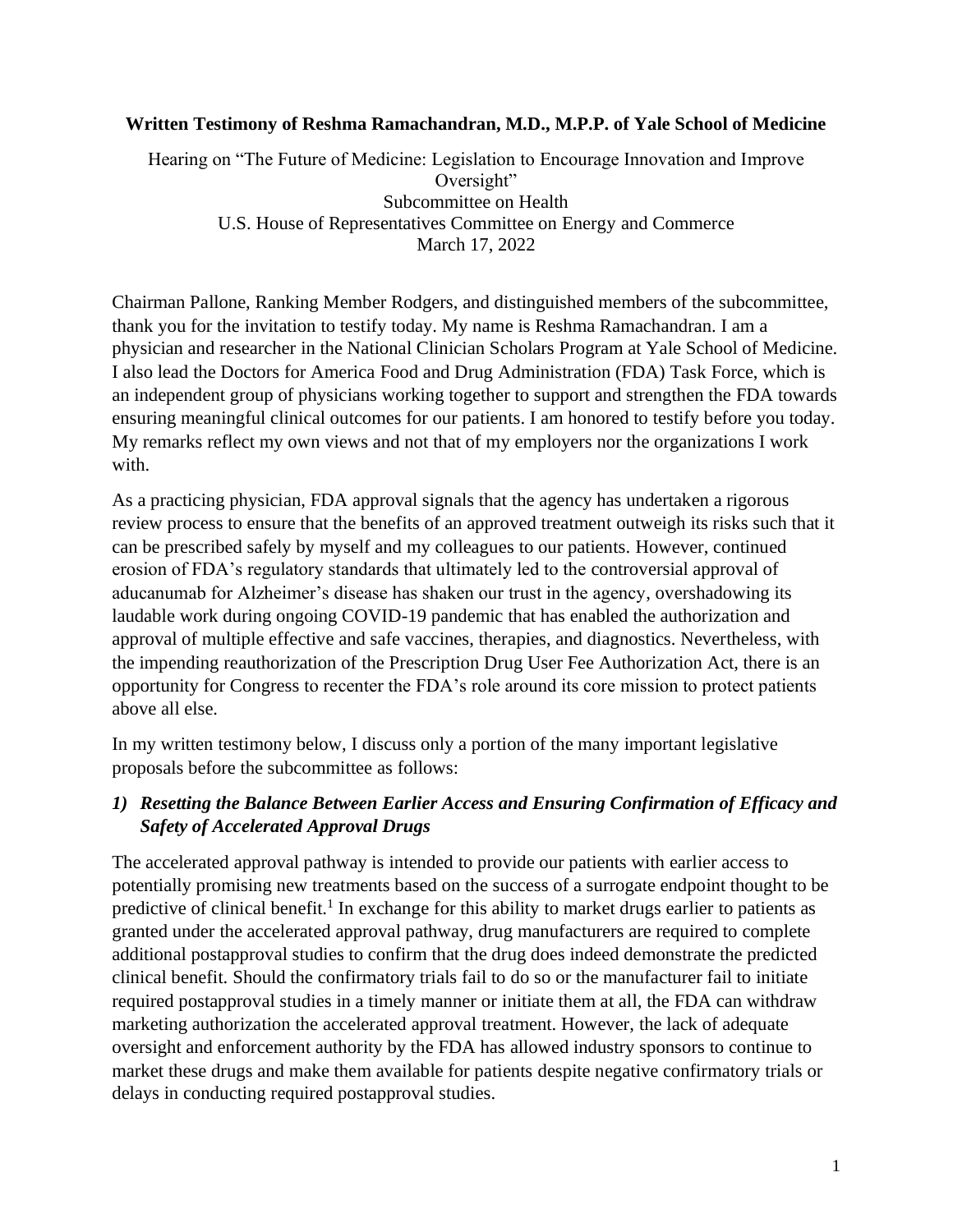A recent analysis by the medical journal, *The BMJ*, found that nearly half (n=112) of the 253 drugs approved through the accelerated approval pathway between 1992 and 2020 have not been confirmed to be clinically effective.<sup>2</sup> Of these, one-fifth  $(n=24)$  have been on the market for more than five years. Only sixteen of all accelerated approval drugs from this period were withdrawn, either due to a lack of efficacy or because the confirmatory trials were never conducted.

The application of accelerated approval for specific drug classes has also changed over time. Although accelerated approval was initially used to expedite approval of treatments for HIV/AIDS in the 1990s, the majority of drugs receiving accelerated approval over the last decade has been cancer drugs.<sup>3</sup> Ten of the 35 oncology indications approved through the accelerated approval pathway in the last six years were considered "dangling" accelerated approvals – that is, accelerated approval drugs where their confirmatory trials had failed to confirm clinical benefit, but continued to remain on the market, available for patients to use and clinicians to prescribe.<sup>4</sup> Four of these dangling approvals were voluntarily withdrawn by industry sponsors. The remaining six were discussed by the FDA Oncologic Drugs Advisory Committee (ODAC) in April 2021 when FDA convened this group of external advisors to review the data from the confirmatory postapproval studies and vote on whether to maintain marketing authorization for these drugs, despite failing to demonstrate clinical benefit. Ultimately, ODAC voted in favor of maintaining approval of four of the six indications.<sup>5</sup>

FDA could decide to make a regulatory decision that differs from that of their advisory committees. However, this rarely occurs.<sup>6</sup> In fact, one study specifically examining FDA approval decisions of oncology drugs found that discordance between the FDA's regulatory decision and ODAC vote only occurs when the agency decides to further expand access to a cancer drug with no prior occurrence of the FDA overruling ODAC's vote to limit access to oncology treatment.<sup>7</sup> As experts have noted, the FDA's decision to uphold the ODAC's vote to maintain a majority of the dangling acceleration approvals could have ramifications on future accelerated approvals.<sup>3</sup> Industry sponsors may become less likely to voluntarily withdraw their drugs even when their postapproval studies fail to confirm clinical benefit as ODAC's recommendations could signal to sponsors the likelihood of their accelerated approval drugs remaining on the market despite negative confirmatory trials.

Moreover, such a vote may have signaled to industry sponsors the acceptance of poorly designed postapproval studies. Prior studies have shown that such required confirmatory trials for accelerated approval drugs are small and short, with many lacking randomization, blinding, or concurrent controls $8 - \text{key}$  characteristics of well-designed clinical trials. Additionally, postapproval studies for drugs granted accelerated approval continue to rely on surrogate endpoints despite the intention for the trial to confirm clinical benefit and their initial approval having been based on a surrogate endpoint. Researchers examining cancer drugs approved by the FDA between 1992 and 2017 through the accelerated approval pathway found that over 40% used a surrogate endpoint as the basis for confirming benefit. Of these, nearly one-half used the same surrogate endpoint as the associated preapproval pivotal clinical trial.<sup>9</sup>

**The harms of allowing manufacturers to market drugs that have failed to demonstrate clinical benefits for both patients and clinicians are manifold.** First, clinicians may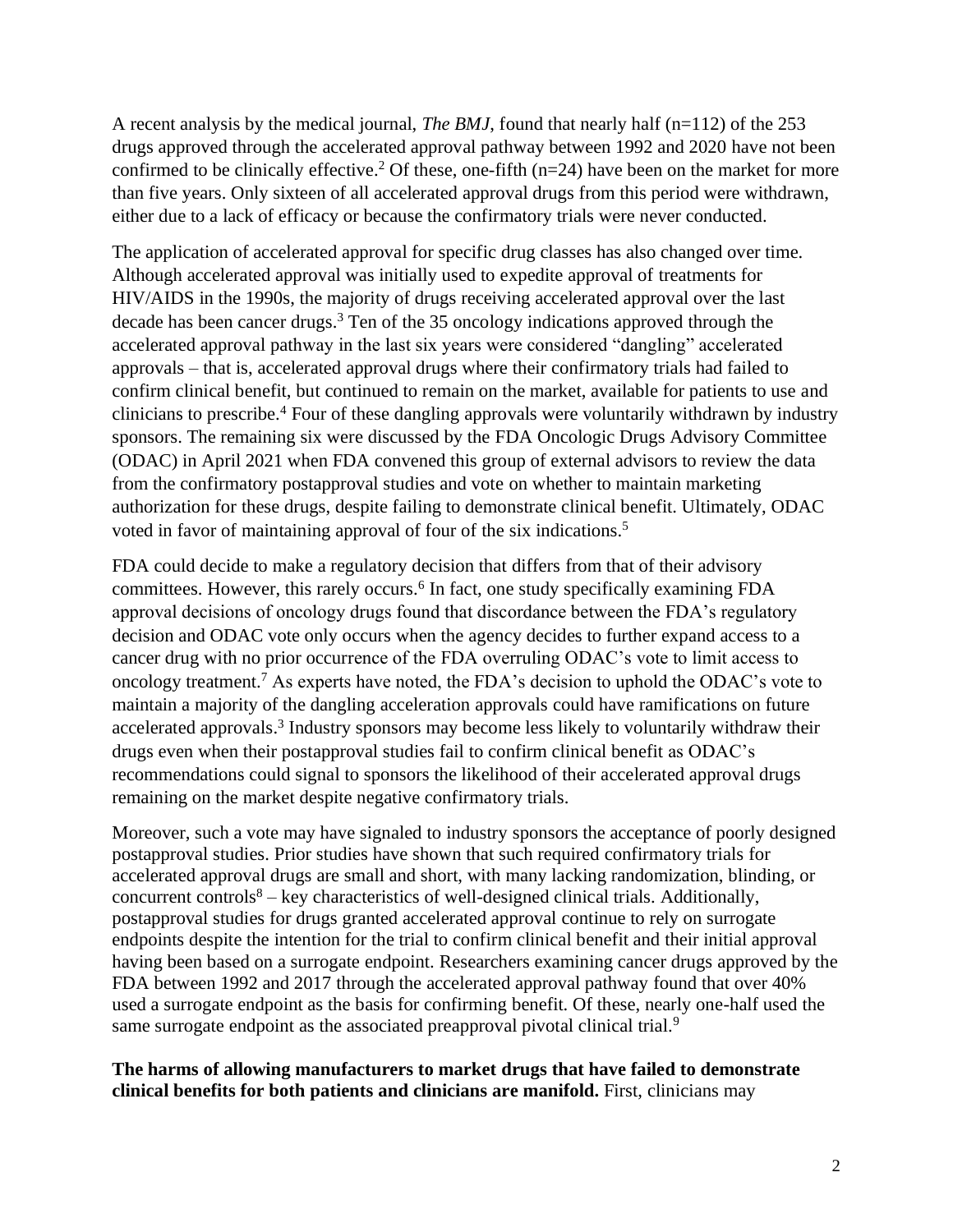unknowingly be prescribing treatments of limited or no clinically meaningful benefit to patients. For those conditions where they may be an available and proven alternative including a nonpharmacological option, this may create an unfortunate opportunity cost for patients, both therapeutically and financially. Second, payers may be required to provide coverage for such treatments, causing patients prescribed these drugs to incur higher out-of-pocket payments and other beneficiaries to potentially pay higher premiums.<sup>10</sup>

Without a doubt, the controversial decision by the FDA to approve aducanumab for Alzheimer's disease under the accelerated approval pathway has led to significant scrutiny of this expedited review pathway. After a near unanimous vote by their independent advisory committee against aducanumab's approval, FDA allowed the sponsor to pursue accelerated approval on the basis of a surrogate marker – that is, the change in MRI findings of brain beta-amyloid, a protein hypothesized to be predictive of cognitive benefit.<sup>11</sup> While both pivotal trials showed a significant decrease in beta-amyloid, numerous studies have found that beta-amyloid changes do not predict clinical benefit in terms of reversing or slowing cognitive decline for patients. In fact, a review of data from more than two dozen clinical trials published in *Nature* examining betaamyloid did not find any association with slowing or reversing the progression of Alzheimer's disease.<sup>12</sup> At the independent advisory committee meeting noted earlier, a senior FDA official even stated that they were not going to be using beta-amyloid "as a surrogate for efficacy."<sup>13</sup>

Upon approval, even FDA's biostatisticians noted that there was no evidence of association between the beta-amyloid changes and cognitive or functional changes.<sup>11</sup> Moreover, this surrogate marker was evaluated in only approximately a third of trial participants in both pivotal clinical trials.<sup>14</sup> The unusual nature of this approval has not only prompted public outcry, but also multiple investigations including by this Committee in collaboration with the House Committee on Oversight and Reform<sup>15</sup> as well as by the Office of the Inspector General within the Department of Health and Human Services (HHS) specifically on how FDA implements accelerated approval.<sup>16</sup>

In the wake of aducanumab's approval, FDA officials and legislators have since committed to reforming the accelerated approval pathway. Just last month, Dr. Robert Califf, the recently confirmed FDA Commissioner had publicly committed to Senator Ron Wyden (D-OR) that he view it as a high priority for the FDA to "ensure that drug developers granted accelerated approval conduct confirmatory trials that demonstrate that the balance of clinical benefit and risk for intended use of the drug is positive" and that these trials are "done in a timely manner."<sup>17</sup>

Policymakers within this committee from both sides of the aisle have introduced legislation to recenter accelerated approval to ensure a balance between timely access to new treatments for patients as well as oversight to ensure patients that these treatments are truly safe and beneficial. 18,19 Importantly, provisions within these introduced bills would allow for FDA to review and approve the design of required postapproval studies within a certain period of time that will help prevent against any delays in initiating confirmatory trials. Additionally, the bills include provisions that would allow FDA to further expedite withdrawal of accelerated approval drugs that fail their confirmatory postapproval studies or for which their postapproval studies are either delayed or not conducted. This would prevent unproven accelerated approval drugs from remaining on the market, thereby curbing any potential clinical or financial harms for patients.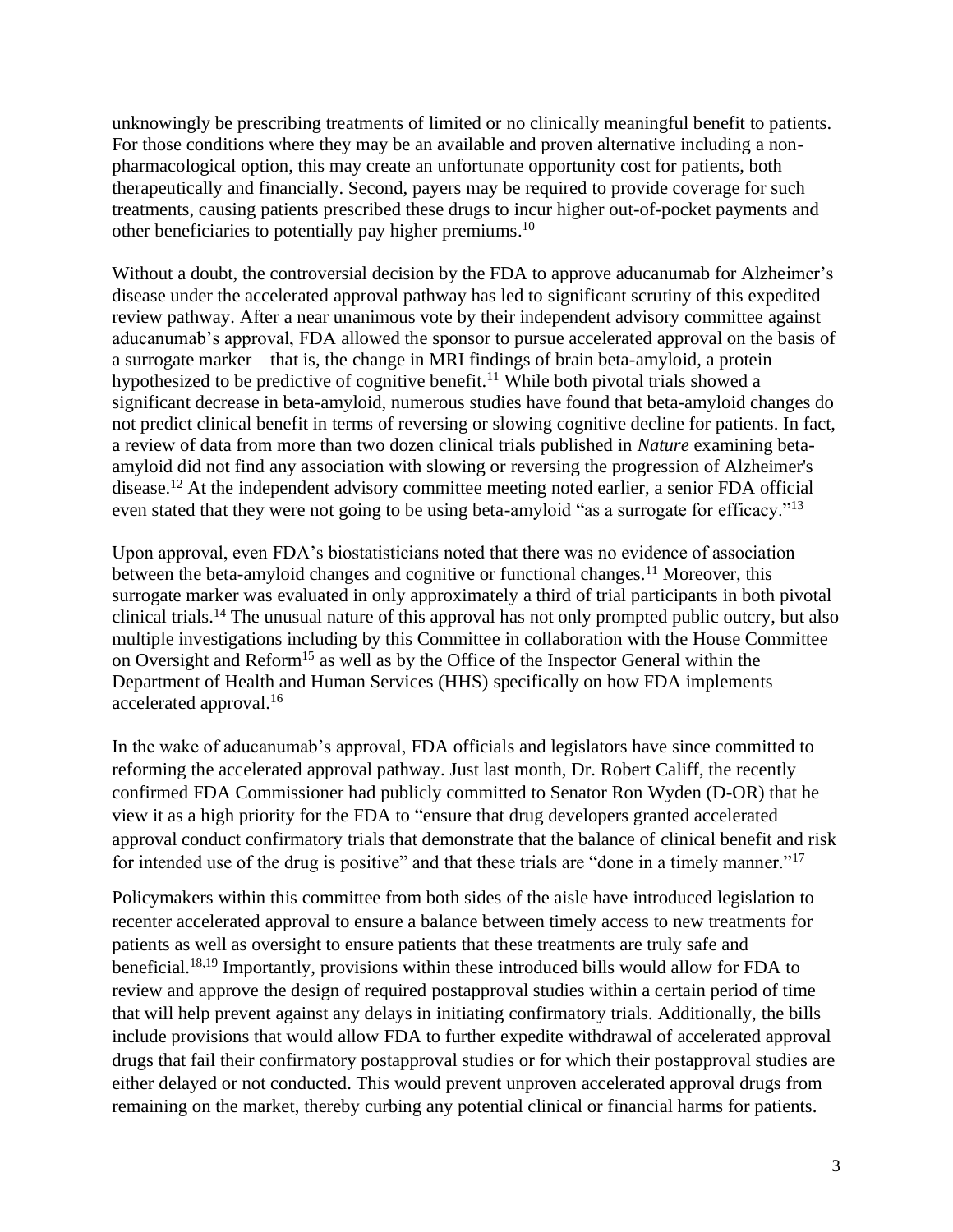Besides these important provisions, the Accelerated Approval Integrity Act (H.R. 6963) includes several additional safeguards necessary to balance faster access to potentially promising treatments and prompt confirmation of their clinical benefit. They include:

- collaboration between the FDA and the sponsor to ensure well-designed confirmatory studies with oversight of the study protocol and study completion deadline;
- submission of progress reports on the status of such postapproval studies to the FDA to ensure timely completion of confirmatory trials and assistance should there be any barriers to their completion (similar to what other national regulatory authorities in other countries such as Europe, Australia, United Kingdom, and others already require for similar approval pathways<sup>20</sup>);
- clear criteria for the FDA to employ in making decisions to withdraw an accelerated approval drug from the market;
- expediency in the process for FDA to withdraw an accelerated approval drug to prevent against unnecessarily prolonged marketing of unproven treatments to patients;
- automatic expiration within a specified period of time (1 year following the deadline established between the FDA and sponsor for completion of confirmatory studies; 5 years following initial accelerated approval of the drug) – again, similar to what other national regulatory authorities in other countries such as Europe, Australia, United Kingdom, and others already require for similar approval pathways<sup>20</sup>; and
- enforcement authority in the form of monetary penalties should sponsors fail to submit their required, routine reports on progress in completing their postapproval studies or fail to conduct such studies with due diligence.

There are also additional opportunities to further strengthen this legisation so that patients and clinicians have greater certainty of the clinical effectiveness and safety of accelerated approval treatments across the following areas:

- *a. Improving the Design of Required Post-Approval Studies to Truly Confirm Clinical Benefit*
	- **Legislation should explicitly state that postapproval studies should use clinical endpoints, not surrogate endpoints. These endpoints should be prespecified explicitly within the agreement between the FDA and the drug sponsor.** 
		- o Under the accelerated approval pathway, manufacturers must confirm the clinical benefit of treatments initially approved based on surrogate endpoints thought to be predictive of clinical benefit in exchange for earlier marketing authorization to patients. **In order to establish that the drug has a clinically meaningful positive outcome, sponsors should use clinical endpoints, not surrogate endpoints.** Today, a significant proportion of accelerated approval drugs continue to use surrogate endpoints as the basis for confirming clinical benefit.<sup>9</sup>
		- o There may be "validated" surrogate endpoints that the FDA has determined after robust evaluation to be predictive of meaningful clinical outcomes. **However, at the very minimum, use of surrogate endpoints for confirmatory clinical trials**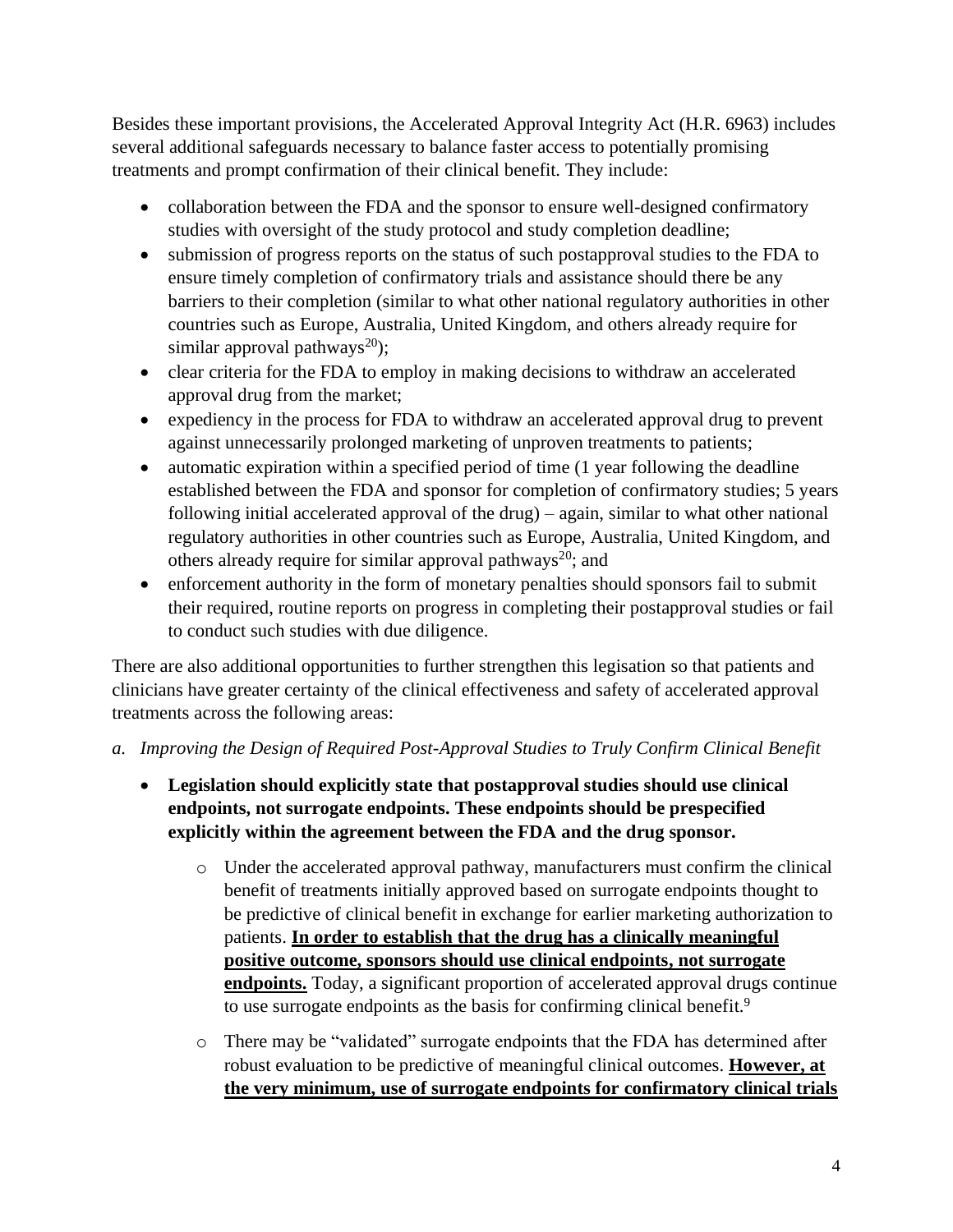**that mirror those used for accelerated approval should not be allowed.** Moreover, any surrogate endpoints used within postapproval studies should be those that are validated by the FDA. As noted earlier, nearly one-half of those cancer drugs that used surrogate endpoints to confirm clinical benefit used the *same* surrogate endpoint as in the preapproval pivotal clinical trial that led to their accelerated approval.<sup>9</sup>

- **FDA should draft guidance for sponsors for public comment regarding what classes of drugs or therapeutic areas for which initiating postapproval studies prior to approval may not be possible.** 
	- o It is understandable that FDA may need flexibility in requiring postapproval studies to be underway prior to approving a drug under accelerated approval. **However, FDA should also draft guidance for sponsors for public comment regarding what classes of drugs and therapeutic areas for which initiating postapproval studies prior to approval may not be possible.** Not only would this offer anticipatory guidance for sponsors on the drugs and diseases that the FDA will be mandating timely initiation of postapproval studies, but will also allow for public accountability by patients, clinicians, payers, and policymakers of both the agency and sponsors in implementing such requirements.
- **FDA should ensure that postapproval studies abide by existing clinical trial reporting requirements.**
	- o Under the Food and Drug Administration Amendments Act (FDAAA) of 2007, sponsors are required to register clinical trials and report trial results information onto ClinicalTrials.gov.<sup>21</sup> **This should be reinforced specifically related to required postapproval studies for accelerated approval drugs in stating that any proposed legislation does not obviate registration and reporting commitments for such trials under FDAAA.**
- *b. Clarifying Use of Automatic Expiration as a Necessary Safeguard and Backstop to Prevent Patients from Receiving Unproven Treatments*
	- **Aligning the deadlines for automatic expiration with previously demonstrated durations for other accelerated approval drugs.**
		- o The backstop of "automatic expiration" is a necessary safeguard and backstop to ensure that both patients and clinicians are not left with indefinite, continued uncertainty of the clinical benefit of an accelerated approval drug. **Nevertheless, the time period until which automatic expiration would take effect of five years as currently included in legislation should be shortened to two years after the date on which the product is approved should the required postapproval study fail to verify and describe the predicted clinical benefit or be conducted.** In examining drugs granted accelerated approval between 2009 and 2018, we found that the median postapproval study duration was 17 months.<sup>22</sup>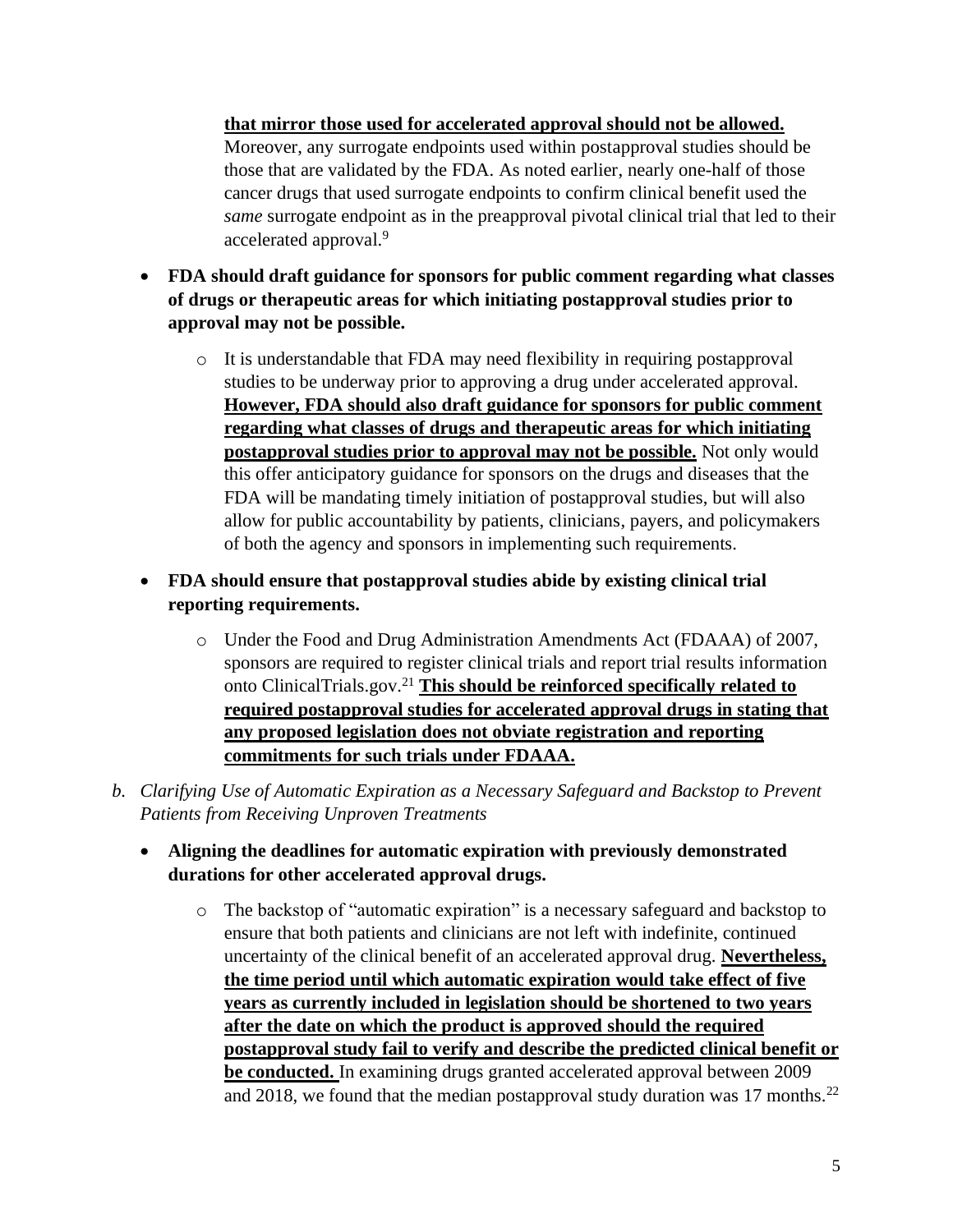We also determined that the median time from approval to FDA-established postapproval trial results reporting deadlines for sponsors was 50 months – a median of 30 months more than the postapproval trial durations. Thus, five years may be an excessive deadline for completing confirmatory trials, particularly if FDA does require that postapproval studies are underway upon granting accelerated approval.

- o Nevertheless, this concern around the length of time an accelerated approval drug remains available for patients despite continued clinical uncertainty could be mitigated by the FDA setting more prompt trial completion dates in their agreements with sponsors. However, in the case of aducanumab, the FDA granted the manufacturer 9 years to complete the required confirmatory trial, which was an outlier as illustrated in the aforementioned study. Such a prolonged deadline may have set an unfortunate precedent for future accelerated approval treatments.
- *c. Strengthening FDA's Enforcement Capability to Ensure that Post-Approval Studies are Well-Designed and Completed in a Timely Manner*
	- The proposed legislation includes enforcement mechanisms to ensure that sponsors of accelerated approval drugs submit required reports of their progress in completing postapproval studies and conduct these required studies with due diligence. **However, the civil monetary penalties proposed to be levied against sponsors who fail to submit such reports or conduct postapproval studies as required could be increased to match those under the FDAAA** (Section 303(f)(3)), which authorizes FDA to levy civil monetary penalties of "not more than \$10,000 for each day that the violation continued after such period until the violation is corrected."<sup>23</sup>

#### *d. Making Transparent FDA's Oversight of Accelerated Approval Treatments*

- **FDA should make submitted progress reports of postapproval studies publicly available on the agency's website.**
	- o As the drug would have been approved through the accelerated approval pathway and therefore, made available for patients in addition to the fact that the required postapproval studies are outlined within the publicly available FDA approval letter and action package, there should not be any commercially confidential information in these reports that would prevent FDA from making progress reports of such studies publicly available.
- **FDA should promptly release results from completed postapproval studies.**
	- o As these accelerated approval treatments are already available for patients, it will be critical to know from a clinical care perspective what the findings of such postapproval studies are. Should the studies demonstrate no clinical benefit or benefit only in a more narrow patient population than those the drug has been indicated for, prompt availability of these results would help inform clinical care as well as practice guidelines. This may be also help mitigate any potential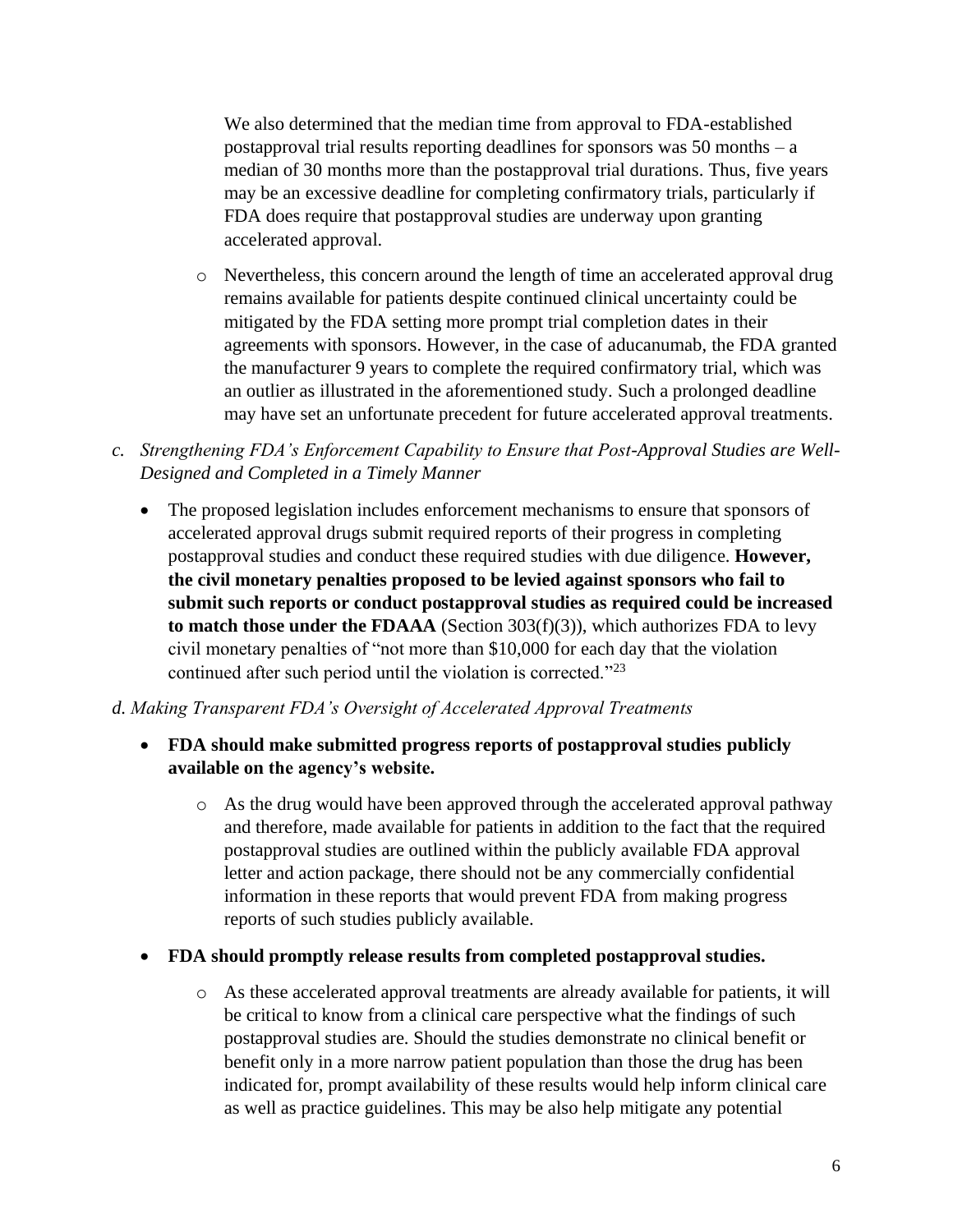therapeutic or financial harms in preventing the use or prescribing of treatments where postapproval studies are found to be negative.

- **FDA should create public and complete database of all required postapproval studies.** 
	- o Under this legislation, the FDA could also be tasked to update its existing searchable, public database of all postmarketing requirements to be managed in perpetuity. Importantly, the database should not remove such postapproval studies from the database once the requirement is satisfied, as currently occurs now. It should also explicitly state what the status of the required postapproval study, linked to the trial registration and results information on ClinicalTrials.gov. This information is already available to do the FDA and increasing transparency of postapproval studies would greatly benefit patients, clinicians, and researchers in determining status of individual required trials as well as such studies over time.
- **FDA should clearly state what the regulatory review process is for accelerated approval drug and other associated information regarding pivotal as well as postapproval studies within drug labels and action packages.**
	- o To make clear to both clinicians and patients the evidentiary underpinning approving a treatment through accelerated approval, the FDA drug label specifically state that the product was approved based on a biomarker thought to be predictive of clinical benefit in addition to stating that the "product is subject to postmarketing studies to verify clinical benefit." Once the drug is converted from accelerated to standard approval based on positive postapproval studies, the label should be revised to clearly state what the confirmatory trial evidence is for clinical benefit.
	- o Moreover, documentation regarding all drug approvals within the drug label and action package should include the National Clinical Trial (NCT) number for both preapproval and postapproval studies. Former FDA Commissioner Scott Gottlieb had announced a plan to do this,  $24$  but it has not yet been realized even though it would be a minor, but impactful fix.

# *2) Ensuring that FDA-Approved Treatments Are Tested in Trial Participants Representative of Patients Indicated*

The controversial approval of the Alzheimer's disease treatment, aducanumab has also raised attention on the longstanding, neglected issue of inadequate representation of patients within clinical trials. Not only did Biogen, the manufacturer of aducanumab fail to enroll participants representative of the Medicare beneficiary population mostly likely to be prescribed this medication within its pivotal clinical trials, it also neglected to enroll participants reflective of marginalized patient populations with a disproportionate and likely, underestimated burden of Alzheimer's disease.<sup>25</sup> Only 0.6% (19 individuals) of participants identified as Black, 3% as Hispanic, 0.03% (1 person) as American Indian or Alaska Native, and 0.03% as Native Hawaiian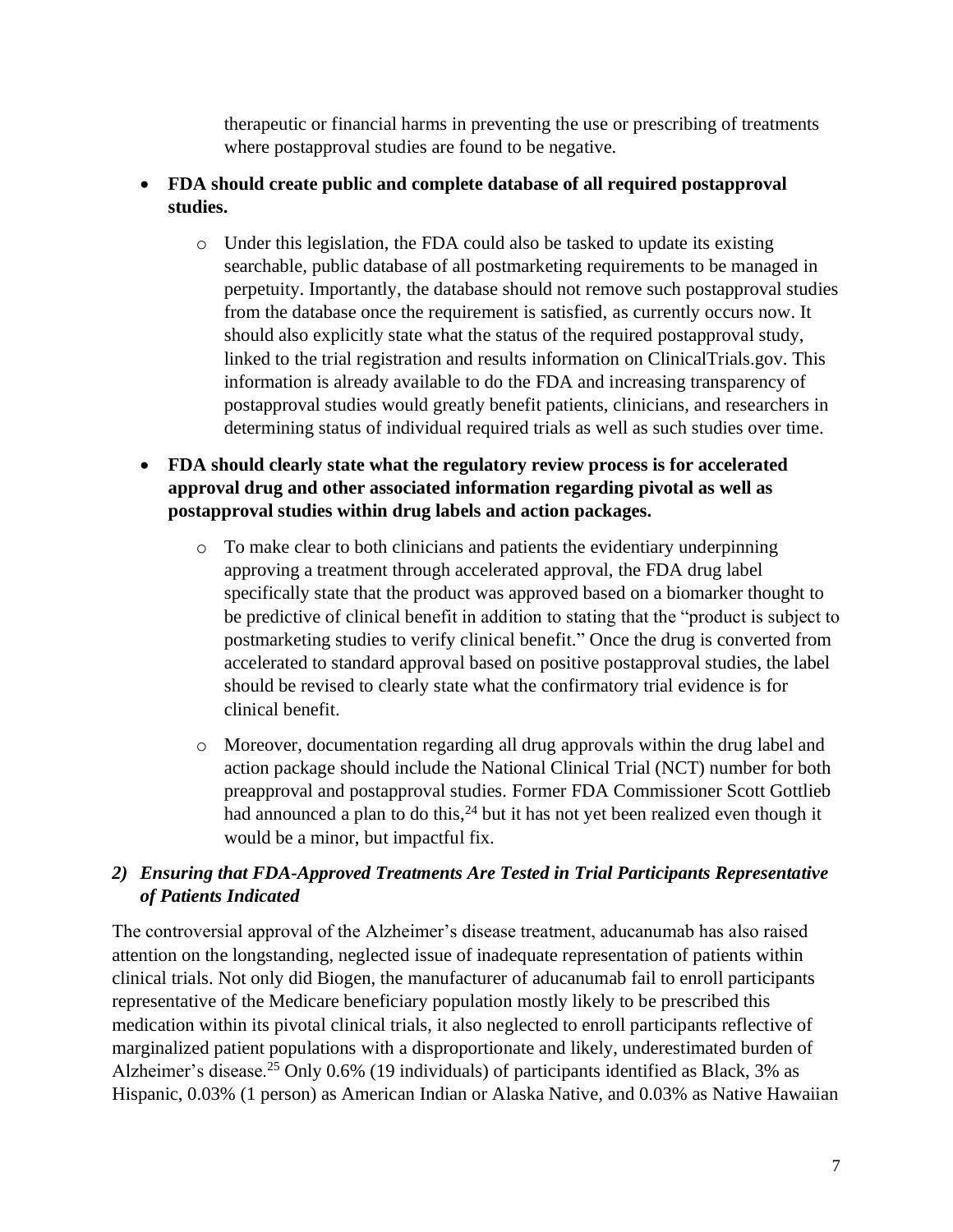or Pacific Islander.<sup>14</sup> Of the 9% identified as Asian, 94% were recruited in Asia. Older Black and Hispanic adults are estimated to have Alzheimer's disease incidence up to twice or 1.5 times the rates in older White people, respectively.<sup>26</sup> Despite this, Biogen reported that only 6 Black and less than two dozen Hispanic people were randomized to the treatment dose approved by the  $FDA.<sup>14</sup>$ 

Well before aducanumab, clinical trials have had limited representation from non-White race and ethnic patient populations leading to continued uncertainty among patient and clinicians of the effect of treatments across patient populations.<sup>27,28</sup> The FDA has proposed and taken steps to address these disparities in clinical trial enrollment, namely in 1) improving the completeness and quality of demographic subpopulation data; 2) identifying barriers to demographic subpopulation participation in clinical trials and employing strategies to encourage greater participation; and 3) making demographic subpopulation data more publicly available and transparent.<sup>29</sup> However, these measures have continue to fall short in moving sponsors to enroll participants of color within clinical trials. A recently published study examined data from FDA's Drug Trials Snapshots, a publicly available webpage with demographic information of pivotal trial participants for FDA-approved new molecular entities and original biologics. Although the FDA had required every pivotal trial for these drugs to include reporting of clinical benefits and risks by race, the authors found that only 20% provided such results reporting for Black patients – a figure that did not improve over the eight-year period assessed.<sup>30</sup>

Industry sponsors are now echoing longstanding calls to increase representation in clinical trials, issuing public statements on the importance of such measures. In response to this ongoing concern that was further brought to light with the recent approval of aducanumab, policymakers within this committee have introduced legislation to increase representation in clinical trials including the Diverse and Equitable Participation in Clinical Trials (DEPICT) Act (H.R. 6584)<sup>31</sup> and the Diversifying Investigations Via Equitable Research Studies for Everyone (DIVERSE) Act (H.R. 5030).<sup>32</sup>

Under the DEPICT Act, the FDA would require sponsors to take specific, enforceable actions to increase representation in clinical trials including by:

- requiring sponsors to submit as part of their applications for investigational use of drugs and devices informational on the estimated prevalence for a disease/condition the investigational drug or device is intended for, the sponsor's targets for demographic subpopulation enrollment and rationale, and "diversity action plans" for how sponsors intend to meet their intended enrollment targets;
- empowering the FDA with the authority to mandate representative postapproval studies should the sponsor fail to meet their subpopulation enrollment targets;
- allowing sponsors to receive a waiver from the FDA to not complete representative postapproval studies should they provide "sufficient justification" for why enrollment targets cannot be reached; and
- requiring the FDA to publish annual reports of progress in increasing representation in clinical trials.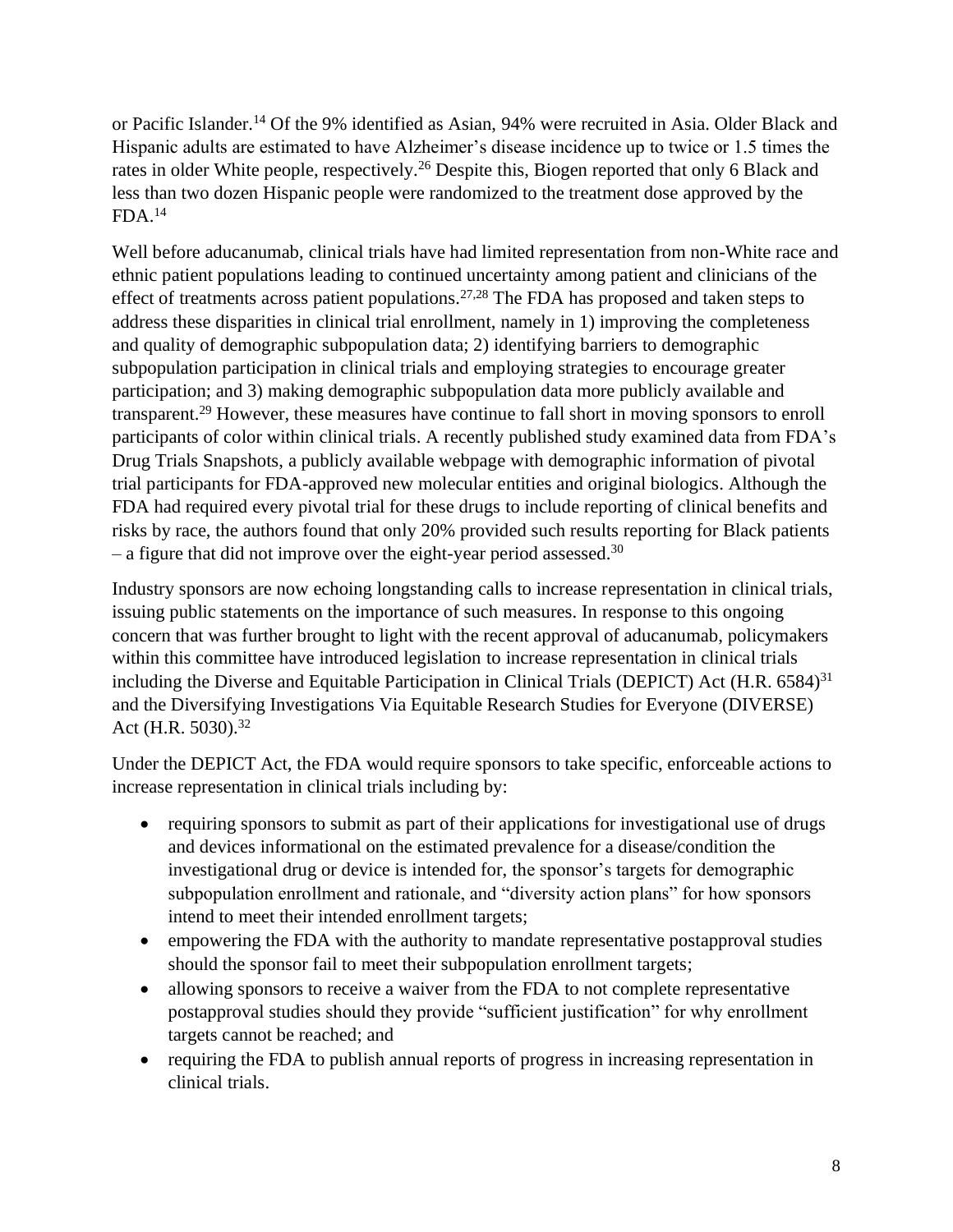Beyond the FDA, the legislation would also task the National Institutes of Health (NIH) to engage with stakeholders within "underserved communities to facilitate the inclusion of underrepresented minorities in clinical trials." Additionally, the bill would allocate grants to community health centers, often serving proportionally greater patients of color compared to other clinics, to allow them to participate in clinical trials.

Such proposed policies are long overdue towards enabling greater representation in clinical trials. Opponents to the legislation have stated that requiring sponsors to provide enrollment targets across demographic subpopulations as well as their justification, and plans to meet such enrollment targets may be too onerous for both sponsors and the FDA. However, sponsors already provide detailed information regarding their clinical trials upon registration as required under FDAAA to ClinicalTrials.gov including their overall enrollment targets, primary and secondary outcomes, clinical trial locations, and more.<sup>33</sup> This would be simply another necessary field for sponsors to provide to the FDA when pursuing drug or device development. The penalty for sponsors not providing such information is simply that the FDA would then require them to pursue postapproval studies examining efficacy and safety among different subpopulations. Within the legislation, FDA also has further flexibility in waiving such postapproval studies should the sponsor pursue a waiver, justifying why achieving enrollment targets may not be feasible. **To ensure that these waivers will not be pursued haphazardly by sponsors claiming to be unable to enroll diverse populations, FDA should issue guidance to clearly outline under what circumstances waiver applications would be appropriate and considered by the agency.**

There may be instances where epidemiological data regarding the prevalence of disease or condition may not be available and for which the gaps in data across subpopulations may be exacerbated by structural racism and other factors contributing to underdiagnosis among these marginalized groups. **In these situations, the FDA should set a floor for enrollment targets for clinical trials in calling for representation to reflect available national demographic subpopulation data.** Furthermore, **the legislation should also provide an opportunity for the FDA to partner with other agencies including the Centers for Disease Control and Prevention (CDC) and CMS in utilizing existing disease or condition demographic subpopulation data and to collect further data disaggregated by age, sex, and race and ethnicity.** Such data would inform sponsor's enrollment targets toward ensuring a more representative trial that mirrors that patient population who would be indicated to receive the drug or device upon FDA approval. Moreover, FDA could also include the data required under the DEPICT Act to be collected and reported for their "Annual Report on Progress to Increase Diversity in Clinical Trials and Studies" as part of annual Prescription Drug User Fee Act performance metrics.

Provisions within the DEPICT Act also allow for the use of real-world evidence to fulfill required postapproval trials. **However, the legislation should specify this further to state that such real-world evidence would be allowed solely for examining the safety and efficacy of a drug or device for which the FDA has determined that reaching enrollment targets may be**  difficult. As currently written, it may be interpreted that the FDA may allow the use of real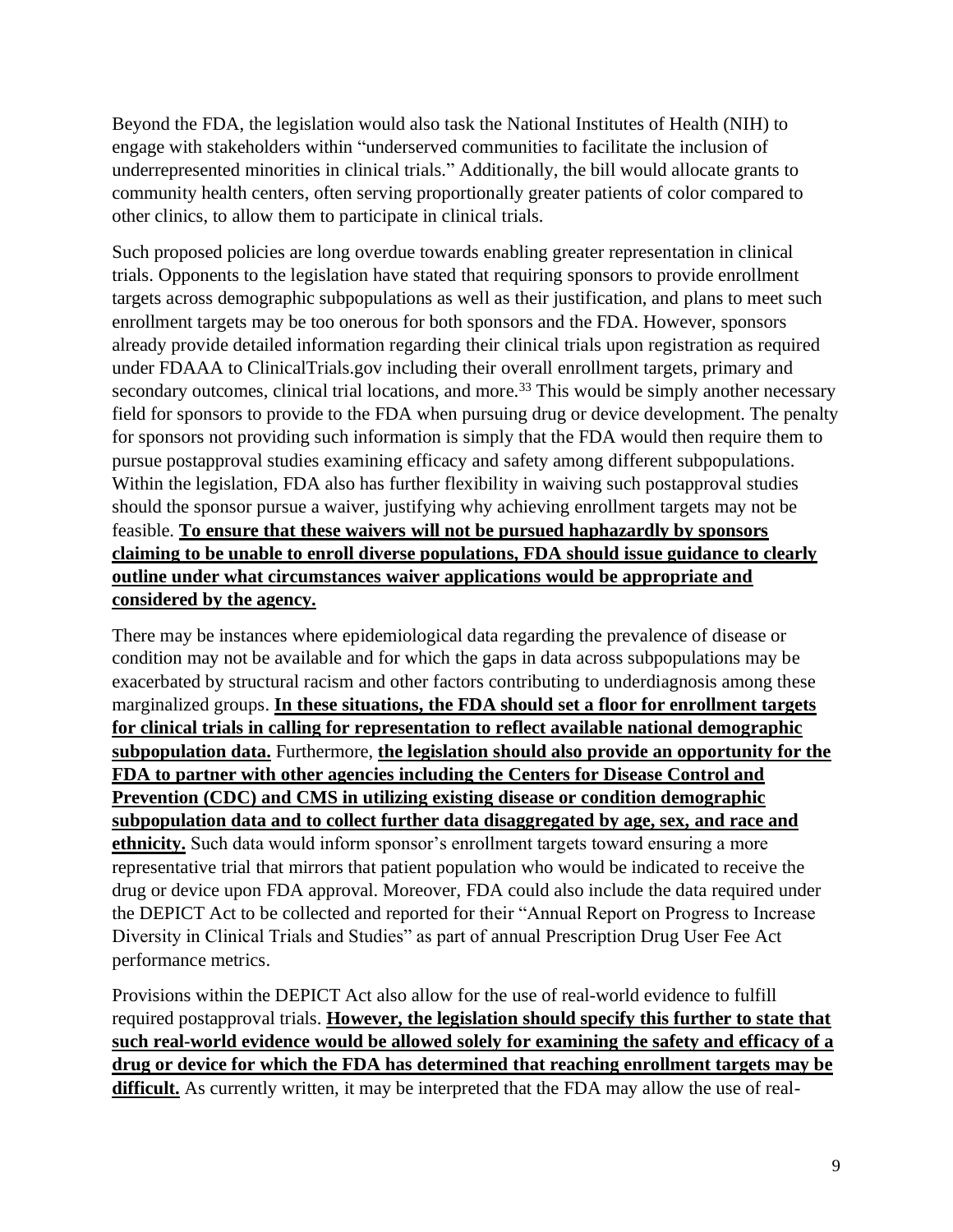world evidence for any required postapproval study. As detailed in a later portion of this testimony (see Part 3 on H.R. 6000 - Cures 2.0), there are significant limitations to the use of currently available real-world evidence in being unable to feasibly replicate data collected through robust randomized controlled trials.

Other proposed legislation such as the DIVERSE Act would enable essential resources to support education, outreach, and recruitment efforts for clinical trials studying the effect of drugs and devices on diseases with a disproportionate impact on underrepresented populations. Not only would this legislation build on existing infrastructure developed during the ongoing COVID-19 pandemic to collect data including on demographics and other structural determinants of health, but it would require the FDA to issue guidance on conducting decentralized trials with "meaningful demographic diversity." Additionally, the legislation would further minimize barriers for lower-income patients, including those from communities of color to participate in clinical trials by relieving other incurred costs including for transportation or childcare.

Given that progress to date on inclusion of diverse populations into clinical trials has stalled despite FDA taking various non-enforceable measures including public reporting demographic subpopulation data of pivotal clinical trials, it is unlikely that trial sponsors will take action of their own accord without FDA oversight and enforcement capability. Thus, granting FDA the authority to require representation within clinical trials will be critical to ensuring the efficacy and safety of treatments across various demographic subpopulations are known to patients and clinicians.

## *3) Re-evaluating the Promises and Pitfalls of Cures 2.0*

Like its predecessor, Cures 2.0 (H.R.  $6000$ )<sup>34</sup> is a large legislative package containing a broad range of provisions, including a number of regulatory and financial incentives along the drug development value chain. There is no doubt that certain bill provisions would be beneficial for patients and clinicians including further allocation of funding for the study of "long COVID" or for educational awareness campaigns on the safety and importance of vaccines. However, alongside these positive proposals, Cures 2.0 also includes other provisions that would further erode evidentiary standards for FDA regulatory review, leading to continued uncertainty over whether approved drug products are truly clinically beneficial for patients. Other additional provisions would strip CMS of its discretion to review clinical trial evidence in making informed coverage and reimbursement decisions.

Specific provisions within Cures 2.0 that Congress should reconsider are:

# *a. Offering a Financial Incentive for Unproven Antimicrobials (PASTEUR Act)*

Under the Pioneering Antimicrobial Subscriptions To End Up surging Resistance (PASTEUR) Act, manufacturers of newly-approved antimicrobials are eligible to receive as much as \$3 billion payments disbursed as regular installments over a five to 10 year contract period for an individual drug. An additional \$1 billion could also be allocated as an extension of the initially contracted period or given ahead of FDA approval for a promising antimicrobial drug candidate.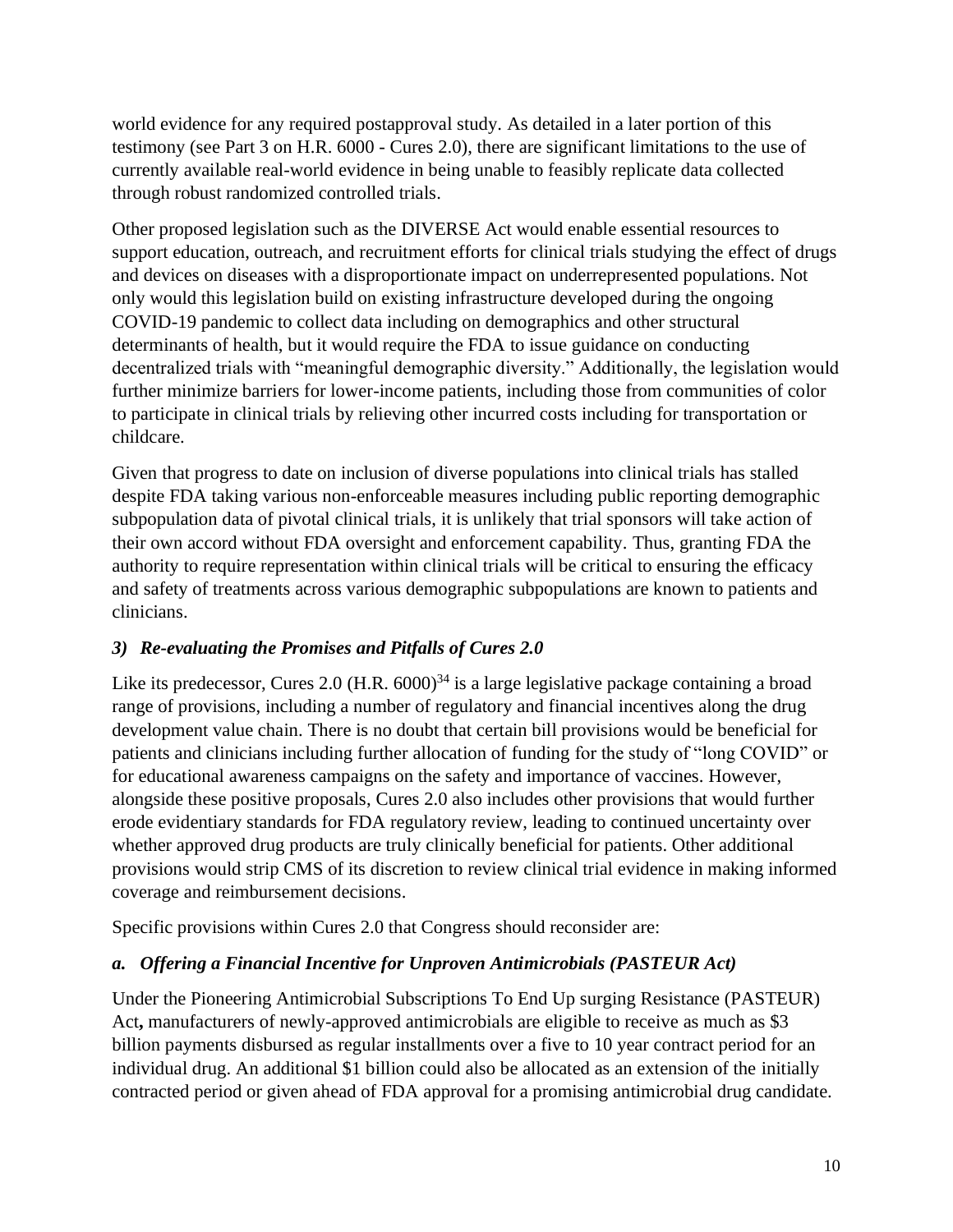From these payment installations, the total cost of doses used by public payers (i.e. Medicare, Medicaid, Veterans Affairs, Indian Health Service) would be deducted. Separately and unrelated to those drugs that receive financial incentives, a federal grant program would be established through the CDC to support hospital and inpatient efforts around antimicrobial stewardship, prioritizing those hospitals in rural areas, critical access hospitals, those serving tribal populations, and safety-net hospitals. Under the PASTEUR Act, additional resources are allocated to collect and publicly report data on antibiotic use and resistance.

Although PASTEUR seemingly attempts to delink the price of newly approved antimicrobial as well as the number of doses administered from the drug's research and development costs, the multi-billion financial incentives awarded would fail to address the fundamental flaw of these new drugs. As of result of eroding evidentiary standards for approval, the FDA has approved new antimicrobials of increasingly uncertain benefit to patients. Prior characterization of pivotal clinical trials for FDA-approved antimicrobials (including a small number awarded the qualified infectious disease product or QIDP designation) between 2010 and 2015 have shown that most of these trials were noninferiority studies with none evaluating direct patient outcomes as a primary endpoint. 35

In an ongoing research study examining the evidentiary basis for approval of QIDP indications, we found that over 20% were approved based on *in vitro* studies and a majority were tested in non-inferiority pivotal trials, which allow for intervention drugs to be less effective compared with older, effective antimicrobials by a prespecified margin.<sup>36</sup> Moreover, nearly half of the QIDP indication pivotal trials failed to enroll patients with potential or confirmed resistance. In fact, the FDA only confirmed efficacy against any resistant pathogens for less than a third of these indications based on their pivotal clinical trials. This suggests that these financial incentives may be misaligned, rewarding manufacturers of QIDPs for unclear effectiveness against resistant pathogens, despite receiving this special designation intended for this purpose.

Entering into such a "subscription" contract does not preclude other financial incentives. For instance, in 2019, the Centers for Medicare and Medicaid Services implemented increased new technology add-on payments and the removal of "substantial clinical improvement" criteria.<sup>37</sup> Therefore, should Cures 2.0 pass with the PASTEUR Act included, sponsors of new antimicrobial treatments would be eligible to not only receive \$3-4 billion per drug, but also additional new technology add-on payments. This may set up a perverse situation in which health systems and hospitals would be incentivized to prescribe more of a new antimicrobial that should be conserved as a last line treatment. Moreover, as the PASTEUR Act only addresses public remuneration of new antimicrobials in the form of lump sum payments, manufacturers of these drug products would also be eligible to receive private payer reimbursement separately as additional revenue, potentially incentivizing the overuse or misuse of these new treatments.

Such financial incentives that may prompt health systems and/or hospitals to inappropriately prescribe novel antimicrobials encompassed by the PASTEUR Act would not be offset by the stewardship provisions in the bill. As written, the legislation does not tie stewardship and surveillance efforts to antimicrobials for which a "subscription" contract has been issued, making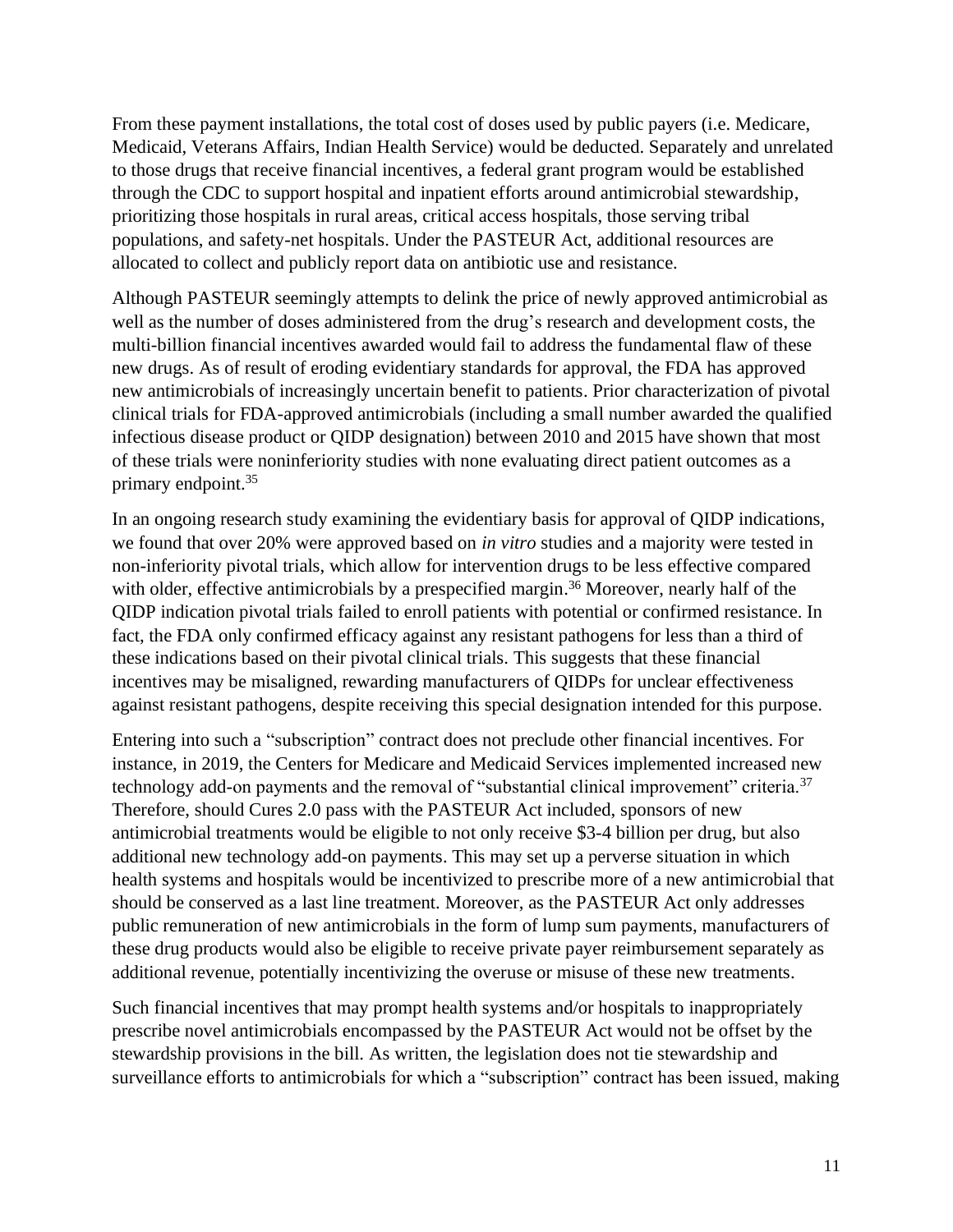it unclear how these treatments will be conserved in order to prevent further antimicrobial resistance.

**Rather than awarding costly financial incentives for unproven antimicrobial treatments, FDA should have further discretion in granting QIDP and other expedited review pathway designations. Instead, the agency should require sponsors of antimicrobial drug candidates to conduct pivotal clinical trials in clinically relevant patient populations including those are typically excluded and that are designed to prove superiority against known, effective alternatives.** Further resources should instead be allocated to address the upstream scientific bottlenecks to novel antimicrobial drug development and other alternatives such as vaccines to prevent against infections.

## *a. Removing CMS's Discretion in Making Coverage Decisions of Breakthrough Devices*

Last year, CMS rescinded the rule regarding coverage of breakthrough devices finalized under the prior administration establishing the Medicare Coverage of Innovative Technology (MCIT) pathway.<sup>38</sup> Under the MCIT pathway, CMS would guarantee up to four years of coverage for FDA-designated and approved breakthrough devices. For those breakthrough devices where reimbursement rates are short of the acquisition costs, CMS would also grant new technology add-on payments, no longer considering whether the device offers substantial improvement over existing alternatives as the agency had been doing previously. Within Cures 2.0, legislators are seeking to reinstate the MCIT Pathway, codifying the removal of CMS's discretion in making coverage decisions for breakthrough devices.

Prior research examining the burgeoning Breakthrough Devices Program within the FDA found that within its first three years, high-risk breakthrough devices were approved based on trials using surrogate, short-term endpoints not clearly associated with meaningful clinical benefits.<sup>39</sup> Researchers also found that FDA approved some breakthrough devices without consideration of efficacy, solely relying on safety data. FDA also authorized other devices with known significant safety risks including patient death. One example they noted was that of an implantable lung valve system approved for treatment of severe pulmonary emphysema, but caused pneumothorax (i.e. lung collapse) in over a quarter of patients treated compared to none who received the usual standard of care.<sup>39</sup> Not only would this breakthrough device receive additional reimbursement from CMS as the agency no longer considers where it offers a substantial improvement compared to other alternatives, but under the MCIT pathway, CMS would be required to provide four years of coverage. Given that use of these devices is coupled with higher reimbursement, health systems and hospitals may be incentivized to prescribe these devices of uncertain efficacy and safety.

Moreover, FDA has had difficulty ensuring the timely completion of postapproval studies to confirm the efficacy and safety of such devices with less than 20% of required studies being completed within three to five years after FDA approval.<sup>39</sup> Under the MCIT Pathway, CMS would not require companies to complete such postapproval studies including those that are required as a condition of coverage.<sup>38</sup> Moreover, the costs of coverage under the MCIT Pathway are substantial with estimated Medicare spending on MCIT coverage for two eligible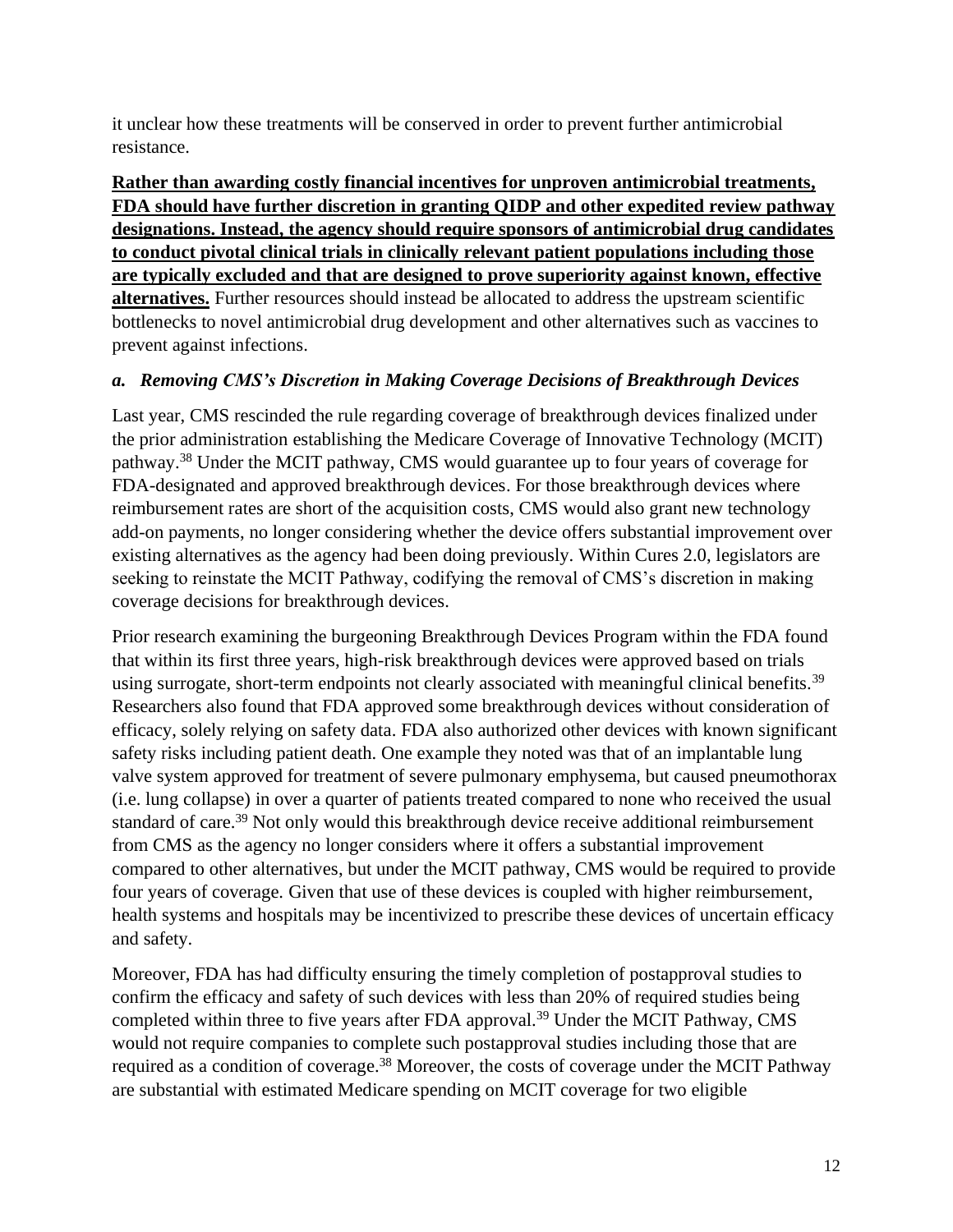breakthrough devices increasing from \$300 million in 2021 to more than \$2 billion for 14 eligible breakthrough devices. However, as researchers have pointed out, this is likely an underestimate given that over 400 devices have been designated as a breakthrough devices. Should the MCIT Pathway be instated through Cures 2.0, this would place significant financial strain on the Medicare program, possibly leading to other downstream consequences to patients in raising their health insurance premiums.

#### **Congress must not remove CMS's discretion that protect patients, preventing them from receiving unproven and potentially unsafe breakthrough devices.** Instead, legislators should

require the FDA to revisit how it grants breakthrough device designation and apply more stringent conditions for this designation including mandating that sponsors meet prespecified efficacy and safety endpoints as a condition of approval. Additionally, FDA should mandate that sponsors complete postapproval efficacy and safety studies within specific periods of times. Should they fail to do so or make progress, their marketing authorization should be rescinded. Instead of guaranteeing blanket coverage for breakthrough devices of unproven benefit to patients, CMS should coordinate with FDA to incentivize completion of postapproval studies through the Coverage with Evidence Development program. Finally, CMS should apply prior discretion in awarding additional reimbursement for such devices by again applying the criteria that in order to be eligible for these additional payments, eligible breakthrough devices should demonstrate substantial improvement over other existing alternatives.

## *b. Inappropriately Allowing for Real-World Evidence as Adequate for Fulfilling Required Postapproval Study Requirements for Accelerated Approval Drugs*

Under the  $21<sup>st</sup>$  Century Cures Act, FDA has been examining the quality and acceptability of real world evidence (RWE) for regulatory decision-making. Cures 2.0 similarly includes such proposals for HHS to issue guidance and reports around the use of real-world evidence. The bill also would create a Real World Evidence Task Force including the HHS Secretary, CMS Administrator, FDA Commissioner, NIH Director, additional federal representatives, and private sector representatives. **Such a Task Force should also include independent representatives without financial ties to the pharmaceutical or biotechnology industries including consumer advocacy organizations and other public sector stakeholders as well as academic experts.**

**Cures 2.0 also allows for RWE to be used to fulfill required postapproval studies for accelerated approval drugs. However, allowing for the use of such RWE sources may be premature and could further contribute to the clinical uncertainty of such treatments.** My colleagues examined whether it would be feasible to use such RWE to emulate FDA-required postapproval confirmatory trials for all new drugs that received accelerated approval between 2009 and 2018.<sup>40</sup> Of the 50 confirmatory trials required by the FDA for these drugs, none could be feasibly emulated using currently available RWE sources in terms of medical claims or structured electronic health record data. This suggests that currently available RWE sources and observational methods are unlikely to replace postapproval confirmatory trial requirements as has been proposed. Other research has raised questions on the feasibility of using real world evidence to support certain regulatory decisions. One study found that only 15% of US-based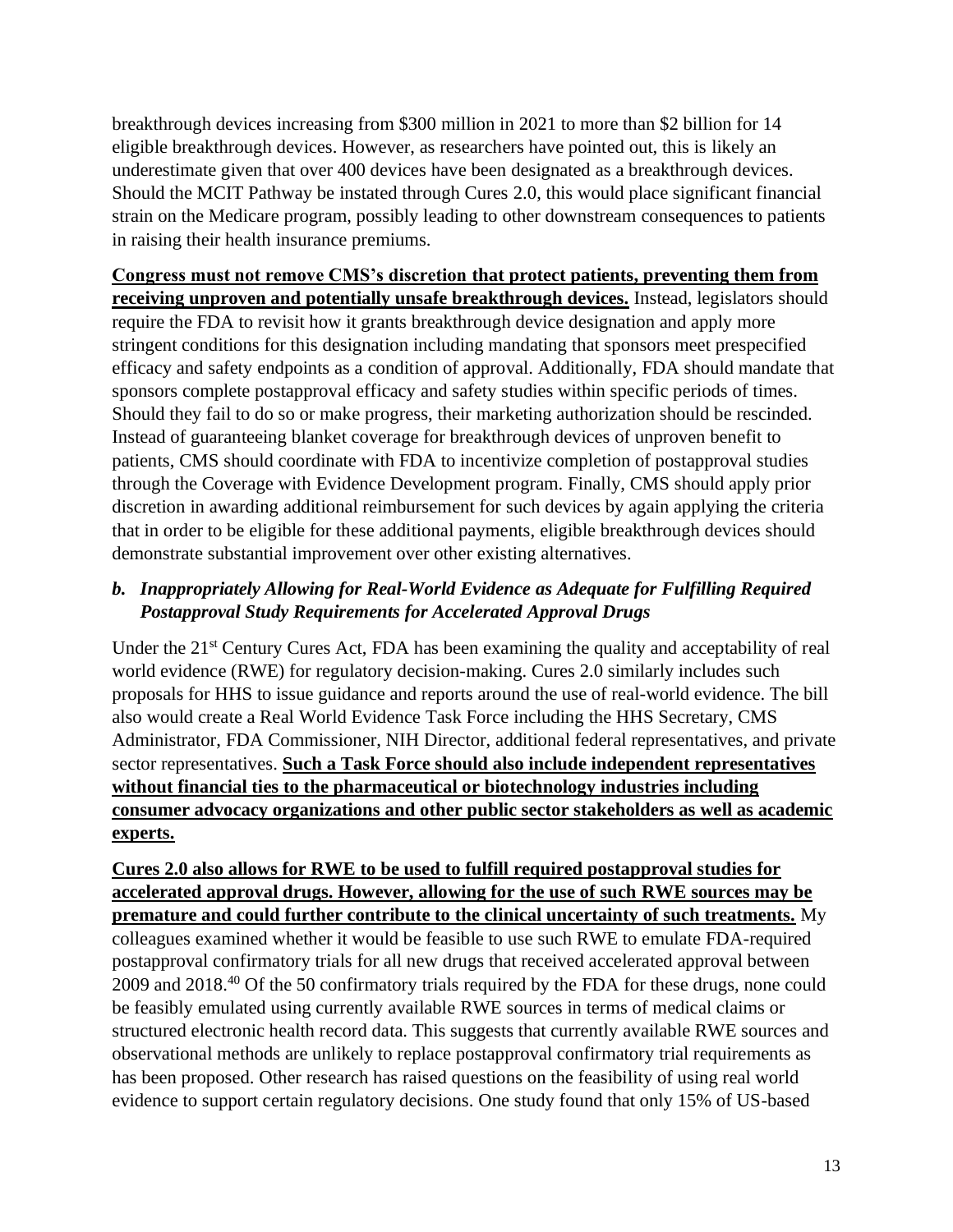clinical trials published in high-impact medical journals could be feasibly replicated using the RWE sources of administrative claims or electronic health records data.<sup>41</sup>

When RWE has been used to emulate randomized controlled trials, it has underscored several complexities in designing such studies. One recently published study used medical claims data to emulate a randomized controlled trial examining the cardiovascular risk of prostate cancer treatment.<sup>42</sup> Only one-quarter of real-life patients using the tested treatments met the randomized controlled trial's narrow inclusion and exclusion criteria. Additionally, the study authors were unable to use RWE to precisely emulate the endpoints examined within the randomizedcontrolled trial. Other considerations for designing such studies include the ability to assess follow-up with available RWE as well as appropriate statistical analyses as such data is not as well controlled as in traditional clinical trials.

Already, the FDA has been taking steps to carefully understand these complexities to identify appropriate study designs and characteristics for using RWE and the agency should invest in further research with public stakeholder engagement to clearly outline appropriate use conditions for RWE in making regulatory decisions. This should be done ahead of further statutory mandates that may preclude the agency's scientific and public health discretion in determine where RWE has been shown to benefit patients. **Moreover, just as sponsors of clinical trials are required under law to publicly register their studies, submit trial protocols, and report results information on ClinicalTrials.gov,**33(p11) **sponsors of RWE studies should also be mandated to do the same – a provision that could be included as part of the Cures 2.0 package.**

## *4) Ensuring the American Public a Fair Return on their Public Investment Through ARPA-H*

Finally, legislators have proposed establishing the Advanced Research Projects Agency for Health  $(ARPA-H)^{43}$ , modeled after the more flexible, nimble approach adopted by the Defense Advanced Research Projects Agency (DARPA) within the Department of Defense. The focus of this agency would be take a high-risk, high-reward approach to innovation to develop "high-need cures" in collaboration with other agencies including NIH, CMS, FDA, Biomedical Advanced Research and Development Authority (BARDA), National Center for Advancing Translational Sciences (NCATS), and more. Building on the success of significant public investment, both in terms of funding and resources, that have led to the successful, rapid development of novel COVID-19 vaccines, therapeutics, and diagnostics, ARPA-H would similarly allocate funding and other resources to addressing diseases of unmet medical need and burden among the American population.

Public investment has long since played a catalytic role in enabling transformative innovation. Studies have shown that NIH has contributed to the discovery and development of all 356 new drugs approved by the FDA between 2010 and 2019.<sup>44</sup> However, this figure is likely a significant underestimate of taxpayer contribution given the number of agencies beyond NIH engaged in drug development. Moreover, researchers have also found that public investment plays an outsized role in funding truly transformative health technology innovation. <sup>45</sup> Additionally, the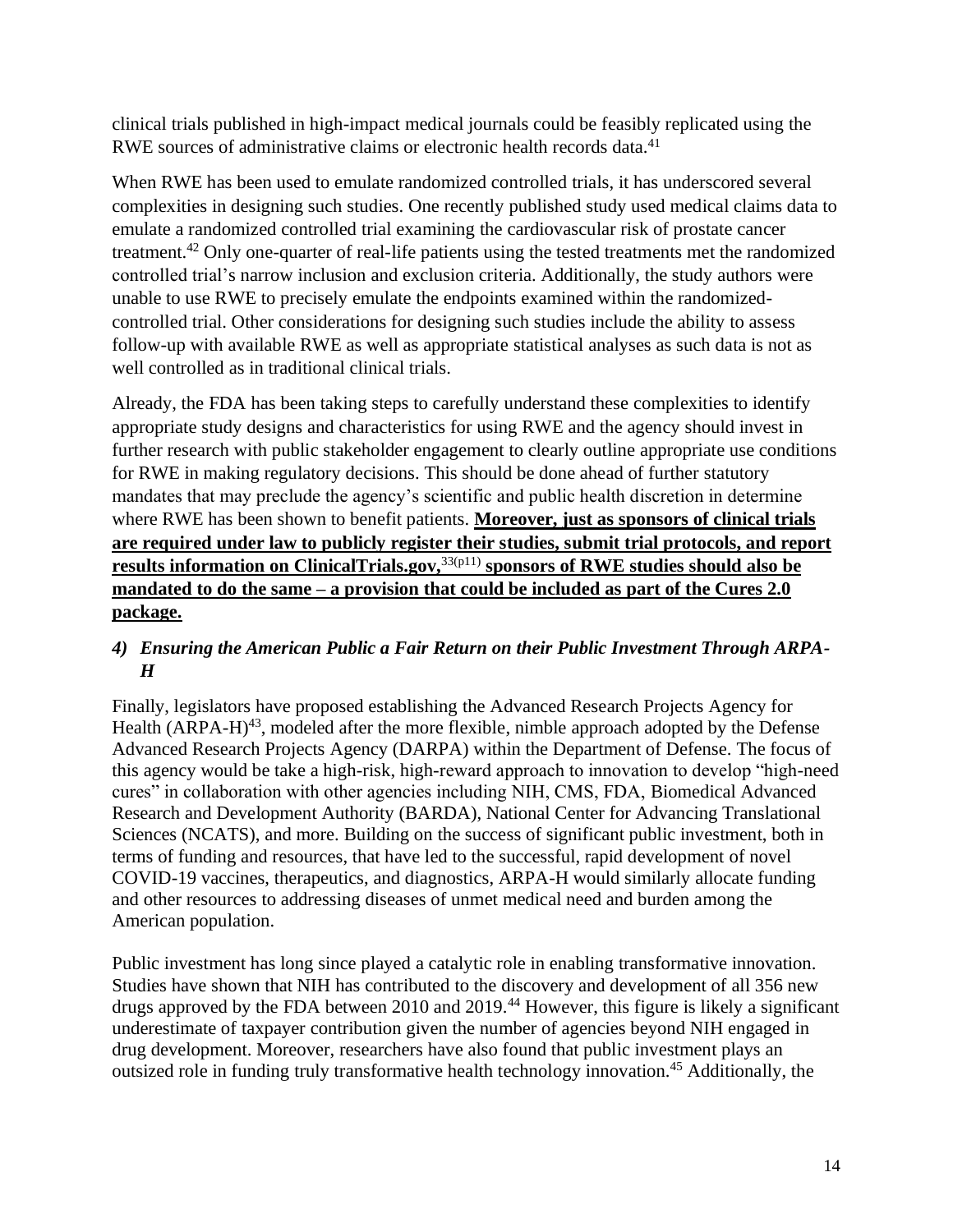public sector is increasingly funding late stage clinical trials, particularly for more novel therapies including biologics and gene therapies. $46,47,48$ 

Despite such public investment, access and affordability have largely been an afterthought in this innovation model. Today, nearly 40% of adults report difficulty affording the medications we prescribe.<sup>49</sup> Even with COVID-19 mRNA vaccines and therapeutics where the federal government contributed funding and resources for the discovery, development, and manufacturing of these products, procurement of doses were at prices set well above marginal cost leading to record-breaking profits for manufacturers.<sup>50</sup> Not only do manufacturers have control of the price for these publicly-funded health technologies, but also the supply, which has contributed to significant disparities in access that has only prolonged the ongoing pandemic.<sup>51,52</sup> In the case of the COVID-19 mRNA vaccine manufactured by Moderna, the U.S. government financed nearly 100% of its development and continues to subsidize ongoing R&D of variantspecific and other vaccines that will be marketed by the company. The ongoing patent dispute between the NIH and Moderna highlights yet another failure with this innovation model of doling out blank checks to private and public sector partners such as universities without conditions to enable access and affordability, even during a public health emergency.<sup>53</sup>

Without safeguards in establishing this new agency, ARPA-H will only repeat mistakes of the past in forcing taxpayers to pay multiple times to access the results of publicly-funded research. **Legislation creating this new agency must incorporate access and affordability as part of ARPA-H's innovation model, not as an afterthought when it may be too late.** Such

safeguards should include:

- a publicly-available portal of all funding and resources allocated through ARPA-H including of clinical trial costs;
- adherence to NIH's recently adopted data-sharing policy to promote open science approaches and collaboration to more effectively steward public resources and prevent against unnecessary replication;
- timely release of funded trial registration and results information including through ClinicalTrials.gov as mandated under FDAAA;
- use of non-exclusive licenses for all publicly-funded health technologies to enable competition to lower prices and enable adequate supply;
- allocation of funds for end-to-end public discovery, development, manufacturing, and distribution of health technologies for therapeutic areas of unmet need and not viewed as commercially promises by the private sector such as antimicrobials or rare diseases; and
- investment in building a robust pipeline of researchers from communities of color.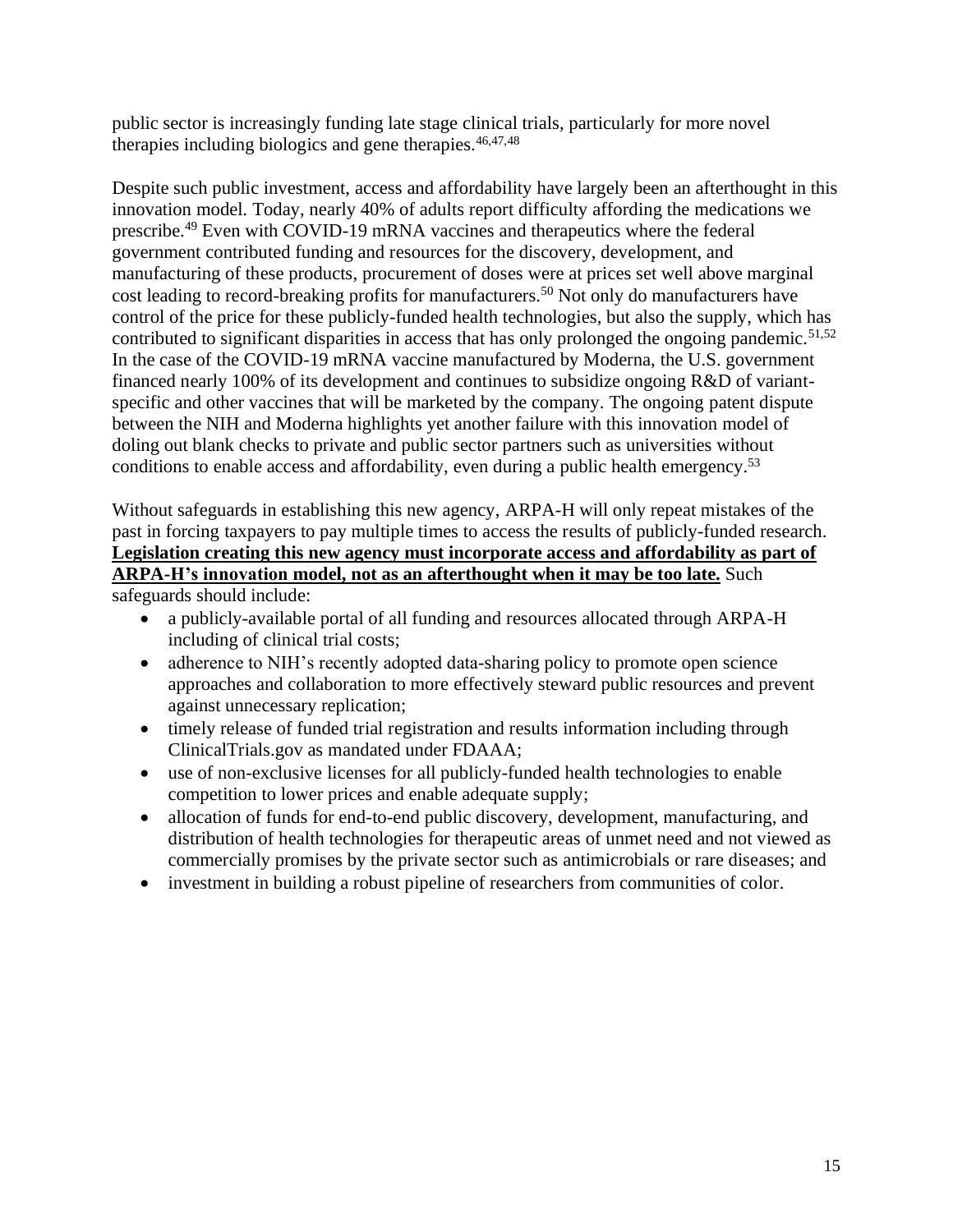#### **References:**

- 1. Food and Drug Administration. Fast Track, Breakthrough Therapy, Accelerated Approval, Priority Review. FDA. Published June 15, 2019. Accessed January 31, 2022. https://www.fda.gov/patients/learn-about-drug-and-device-approvals/fast-trackbreakthrough-therapy-accelerated-approval-priority-review
- 2. Mahase E. FDA allows drugs without proven clinical benefit to languish for years on accelerated pathway. *BMJ*. 2021;374:n1898. doi:10.1136/bmj.n1898
- 3. Powell K, Lythgoe MP, Prasad V. The Oncologic Drugs Advisory Committee Votes of April 2021—Implications for the Fate of Accelerated Approval. *JAMA Oncology*. 2021;7(11):1607-1609. doi:10.1001/jamaoncol.2021.3046
- 4. Beaver JA, Pazdur R. "Dangling" Accelerated Approvals in Oncology. *New England Journal of Medicine*. 2021;384(18):e68. doi:10.1056/NEJMp2104846
- 5. Center for Drug Evaluation and Research. Final Summary Minutes of the Oncologic Drugs Advisory Committee Meeting. FDA.gov. Published April 27, 2021. Accessed March 15, 2022. https://www.fda.gov/media/150755/download
- 6. Zhang AD, Schwartz JL, Ross JS. Association Between Food and Drug Administration Advisory Committee Recommendations and Agency Actions, 2008–2015. *The Milbank Quarterly*. 2019;97(3):796-819. doi:10.1111/1468-0009.12403
- 7. Haslam A, Gill J, Prasad V. Oncology Drug Advisory Committee Recommendations and the US Food and Drug Administration's Actions. *Mayo Clinic Proceedings*. 2020;95(2):424-426. doi:10.1016/j.mayocp.2019.12.002
- 8. Naci H, Smalley KR, Kesselheim AS. Characteristics of Preapproval and Postapproval Studies for Drugs Granted Accelerated Approval by the US Food and Drug Administration. *JAMA*. 2017;318(7):626-636. doi:10.1001/jama.2017.9415
- 9. Gyawali B, Hey SP, Kesselheim AS. Assessment of the Clinical Benefit of Cancer Drugs Receiving Accelerated Approval. *JAMA Internal Medicine*. 2019;179(7):906-913. doi:10.1001/jamainternmed.2019.0462
- 10. Gyawali B, Rome BN, Kesselheim AS. Regulatory and clinical consequences of negative confirmatory trials of accelerated approval cancer drugs: retrospective observational study. *BMJ*. 2021;374:n1959. doi:10.1136/bmj.n1959
- 11. Alexander GC, Knopman DS, Emerson SS, et al. Revisiting FDA Approval of Aducanumab. *New England Journal of Medicine*. 2021;385(9):769-771. doi:10.1056/NEJMp2110468
- 12. Panza F, Lozupone M, Logroscino G, Imbimbo BP. A critical appraisal of amyloid-βtargeting therapies for Alzheimer disease. *Nat Rev Neurol*. 2019;15(2):73-88. doi:10.1038/s41582-018-0116-6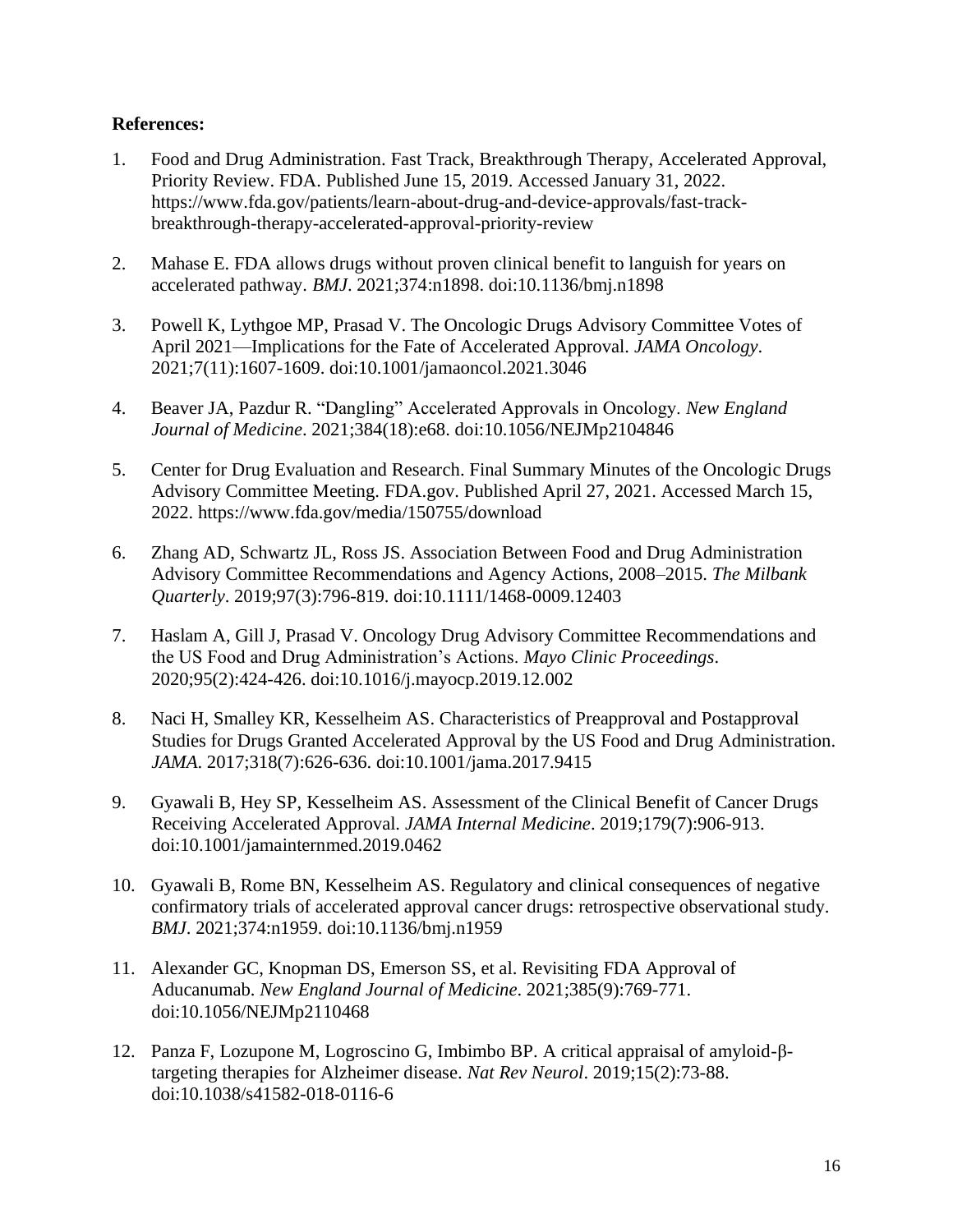- 13. Food and Drug Administration. Peripheral and Center Nervous System Drugs Advisory Committee Meeting. Published online November 6, 2020. Accessed January 29, 2022. https://www.fda.gov/media/145691/download
- 14. Center for Drug Evaluation and Research. Clinical Review(s): Aduhelm (aducanumab). Published online June 7, 2021. Accessed August 10, 2021. https://www.accessdata.fda.gov/drugsatfda\_docs/nda/2021/761178Orig1s000MedR\_Redact ed.pdf
- 15. House Committee on Energy and Commerce. Chairs Pallone and Maloney Announce Investigation of Biogen's Alzheimer's Drug Aduhelm. Democrats, Energy and Commerce Committee. Published June 25, 2021. Accessed March 15, 2022. https://energycommerce.house.gov/newsroom/press-releases/chairs-pallone-and-maloneyannounce-investigation-of-biogen-s-alzheimer-s
- 16. U.S. Department of Health and Human Services. Review of the FDA's Accelerated Approval Pathway. Office of the Inspector General. Published August 4, 2021. Accessed March 14, 2022. https://oig.hhs.gov/reports-and-publications/workplan/summary/wpsummary-0000608.asp
- 17. Califf R. Califf letter to Wyden on Accelerated Approval. Published online February 8, 2022. Accessed March 12, 2022. https://www.finance.senate.gov/imo/media/doc/020822%20Califf%20letter%20to%20Wyd en%20on%20Accelerated%20Approval.pdf
- 18. Pallone F. *Accelerated Approval Integrity Act of 2022*.; :8.
- 19. Rodgers CM. *Accelerating Access for Patients Act of 2022*. Accessed March 15, 2022. https://energycommerce.house.gov/sites/democrats.energycommerce.house.gov/files/docu ments/BILLS-117hr6996ih.pdf
- 20. Mehta GU, de Claro RA, Pazdur R. Accelerated Approval Is Not Conditional Approval: Insights From International Expedited Approval Programs. *JAMA Oncology*. Published online January 20, 2022. doi:10.1001/jamaoncol.2021.6854
- 21. Ramachandran R, Morten CJ, Ross JS. Strengthening the FDA's Enforcement of ClinicalTrials.gov Reporting Requirements. *JAMA*. Published online November 12, 2021. doi:10.1001/jama.2021.19773
- 22. Wallach JD, Ramachandran R, Bruckner T, Ross JS. Comparison of Duration of Postapproval vs Pivotal Trials for Therapeutic Agents Granted US Food and Drug Administration Accelerated Approval, 2009-2018. *JAMA Network Open*. 2021;4(11):e2133601. doi:10.1001/jamanetworkopen.2021.33601
- 23. Food and Drug Administration. Civil Money Penalties Relating to the ClinicalTrials.gov Data Bank. Published online August 2020. Accessed August 18, 2021. https://www.fda.gov/media/113361/download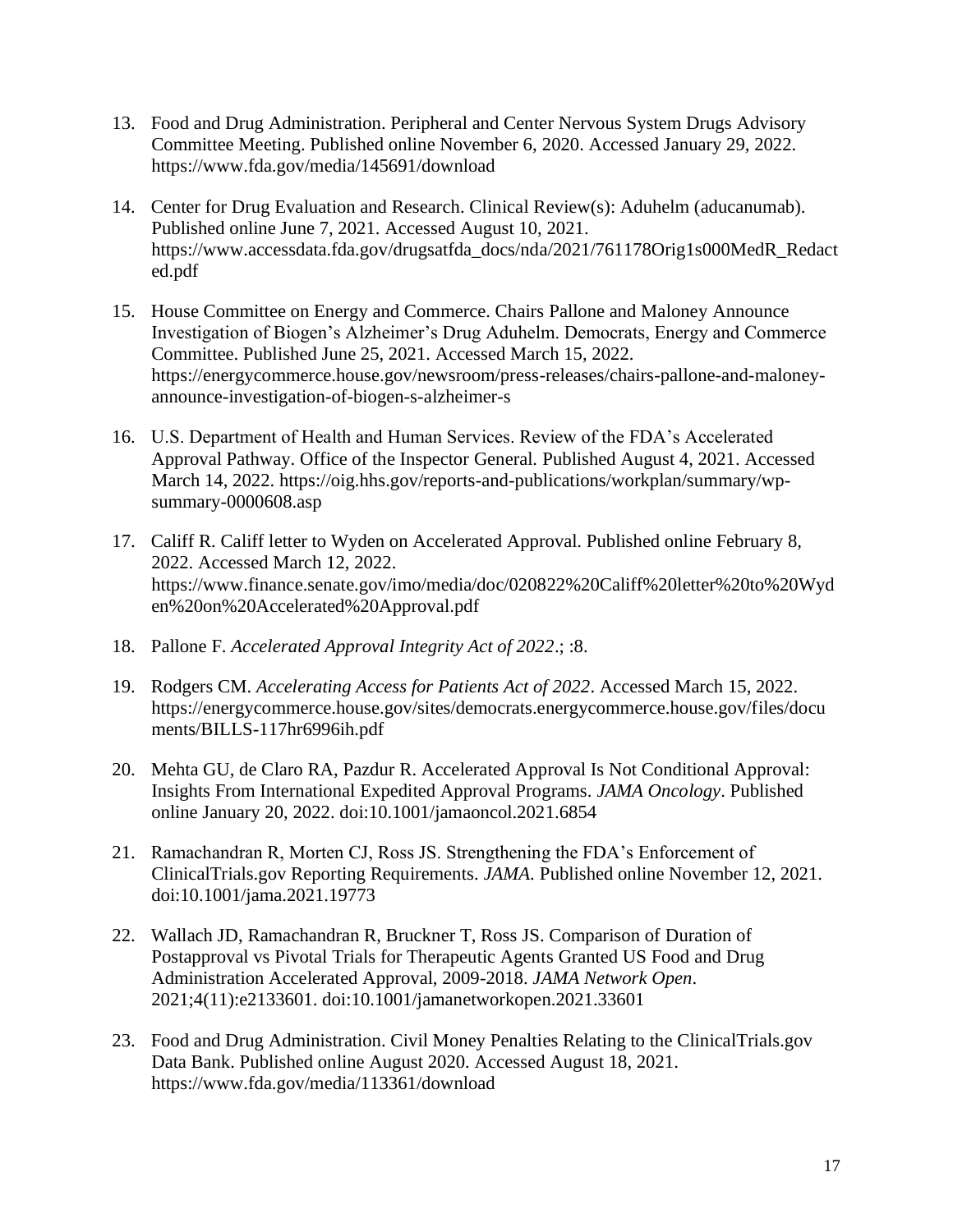- 24. Office of the Commissioner. FDA Commissioner Scott Gottlieb, M.D., on new steps FDA is taking to enhance transparency of clinical trial information to support innovation and scientific inquiry related to new drugs. FDA.gov. Published March 24, 2020. Accessed March 15, 2022. https://www.fda.gov/news-events/press-announcements/fdacommissioner-scott-gottlieb-md-new-steps-fda-taking-enhance-transparency-clinical-trial
- 25. Manly JJ, Glymour MM. What the Aducanumab Approval Reveals About Alzheimer Disease Research. *JAMA Neurology*. 2021;78(11):1305-1306. doi:10.1001/jamaneurol.2021.3404
- 26. *Special Report - Race, Ethnicity, and Alzheimer's in America*. Alzheimer's Association; 2021. Accessed August 10, 2021. https://www.alz.org/media/Documents/alzheimers-factsand-figures-special-report.pdf
- 27. Oh SS, Galanter J, Thakur N, et al. Diversity in Clinical and Biomedical Research: A Promise Yet to Be Fulfilled. *PLOS Medicine*. 2015;12(12):e1001918. doi:10.1371/journal.pmed.1001918
- 28. Varma T, Wallach JD, Miller JE, et al. Reporting of Study Participant Demographic Characteristics and Demographic Representation in Premarketing and Postmarketing Studies of Novel Cancer Therapeutics. *JAMA Network Open*. 2021;4(4):e217063. doi:10.1001/jamanetworkopen.2021.7063
- 29. *FDA Action Plan to Enhance the Collection and Availability of Demographic Subgroup Data*. Food and Drug Administration; 2014. Accessed March 15, 2022. https://www.fda.gov/media/89307/download
- 30. Green AK, Trivedi N, Hsu JJ, Yu NL, Bach PB, Chimonas S. Despite The FDA's Five-Year Plan, Black Patients Remain Inadequately Represented In Clinical Trials For Drugs. *Health Affairs*. 2022;41(3):368-374. doi:10.1377/hlthaff.2021.01432
- 31. Eshoo A. *Diverse and Equitable Participation in Clinical Trials Act*.; :24. https://energycommerce.house.gov/sites/democrats.energycommerce.house.gov/files/docu ments/BILLS-117hr6584ih.pdf
- 32. Ruiz R. *Diversifying Investigations Via Equitable Research Studies for Everyone Trials Act*. Accessed March 15, 2022. https://energycommerce.house.gov/sites/democrats.energycommerce.house.gov/files/docu ments/BILLS-117hr5030ih.pdf
- 33. National Institutes of Health, Department of Health and Human Services. *PART 11— CLINICAL TRIALS REGISTRATION AND RESULTS INFORMATION SUBMISSION*.; 2017. Accessed August 17, 2021. https://www.ecfr.gov/
- 34. Upton F, DeGette D. *Cures 2.0 Act*. Accessed March 15, 2022. https://energycommerce.house.gov/sites/democrats.energycommerce.house.gov/files/docu ments/BILLS-117hr6000ih.pdf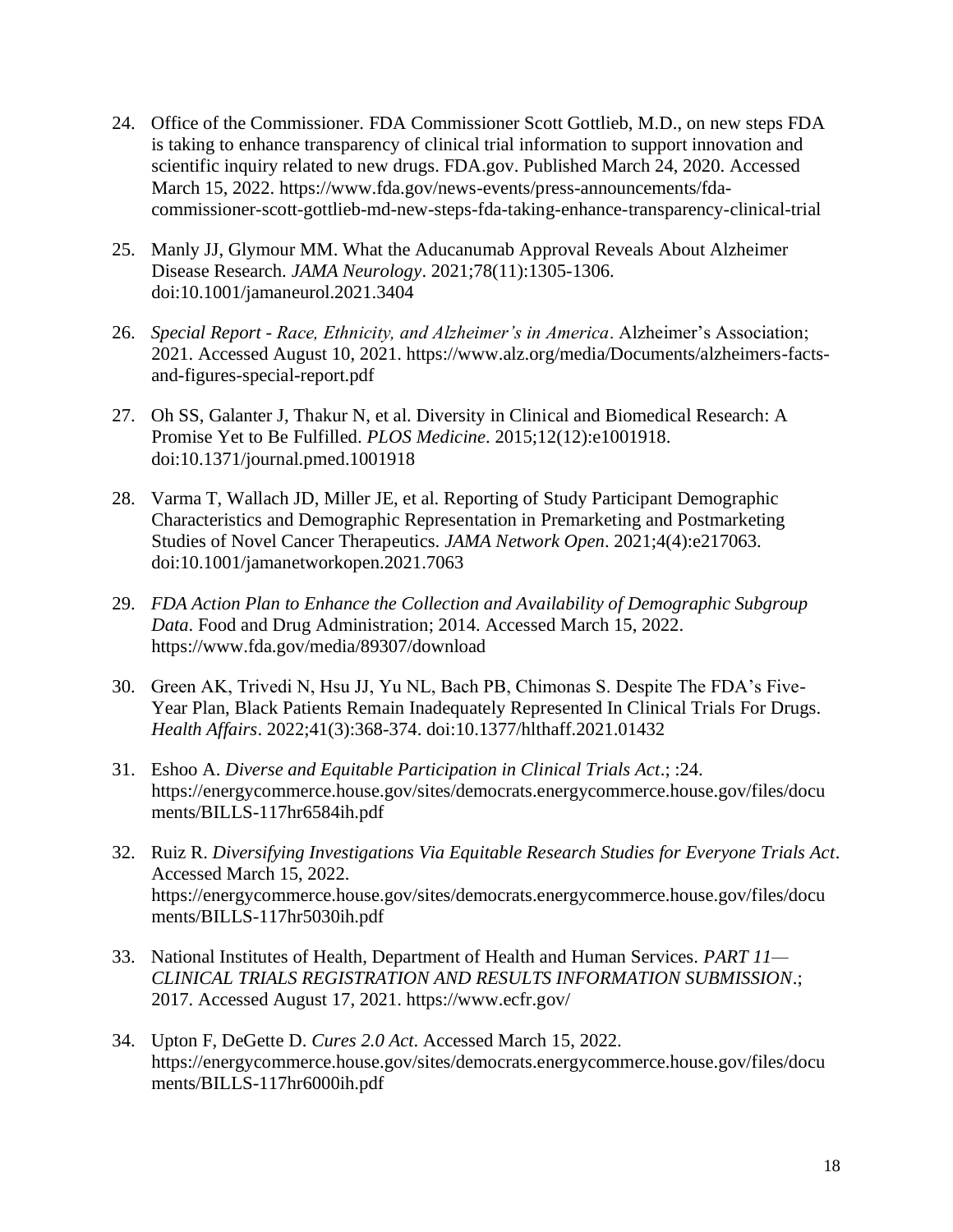- 35. Deak D, Outterson K, Powers JH, Kesselheim AS. Progress in the Fight Against Multidrug-Resistant Bacteria? A Review of U.S. Food and Drug Administration–Approved Antibiotics, 2010–2015. *Ann Intern Med*. 2016;165(5):363. doi:10.7326/M16-0291
- 36. Food and Drug Administration. Non-Inferiority Clinical Trials to Establish Effectiveness: Guidance for Industry. Published online November 2016. https://www.fda.gov/media/78504/download
- 37. *Medicare Program; Hospital Inpatient Prospective Payment Systems for Acute Care Hospitals and the Long-Term Care Hospital Prospective Payment System and Policy Changes and Fiscal Year 2020 Rates; Quality Reporting Requirements for Specific Providers; Medicare and Medicaid Promoting Interoperability Programs Requirements for Eligible Hospitals and Critical Access Hospitals*. Centers for Medicare and Medicaid Services; 2019. https://www.federalregister.gov/documents/2019/08/16/2019- 16762/medicare-program-hospital-inpatient-prospective-payment-systems-for-acute-carehospitals-and-the
- 38. Rathi VK, Johnston JL, Ross JS, Dhruva SS. Medicare's New Device-Coverage Pathway — Breakthrough or Breakdown? *New England Journal of Medicine*. Published online March 10, 2021. doi:10.1056/NEJMp2101874
- 39. Johnston JL, Dhruva SS, Ross JS, Rathi VK. Early experience with the FDA's Breakthrough Devices program. *Nat Biotechnol*. 2020;38(8):933-938. doi:10.1038/s41587- 020-0636-7
- 40. Wallach JD, Zhang AD, Skydel JJ, et al. Feasibility of Using Real-world Data to Emulate Postapproval Confirmatory Clinical Trials of Therapeutic Agents Granted US Food and Drug Administration Accelerated Approval. *JAMA Network Open*. 2021;4(11):e2133667. doi:10.1001/jamanetworkopen.2021.33667
- 41. Bartlett VL, Dhruva SS, Shah ND, Ryan P, Ross JS. Feasibility of Using Real-World Data to Replicate Clinical Trial Evidence. *JAMA Network Open*. 2019;2(10):e1912869. doi:10.1001/jamanetworkopen.2019.12869
- 42. Wallach JD, Deng Y, McCoy RG, et al. Real-world Cardiovascular Outcomes Associated With Degarelix vs Leuprolide for Prostate Cancer Treatment. *JAMA Network Open*. 2021;4(10):e2130587. doi:10.1001/jamanetworkopen.2021.30587
- 43. Eshoo A. *Advanced Research Project Agency–Health (ARPA-H) Act*.; :23.
- 44. Cleary EG, Beierlein JM, Khanuja NS, McNamee LM, Ledley FD. Contribution of NIH funding to new drug approvals 2010–2016. *PNAS*. 2018;115(10):2329-2334. doi:10.1073/pnas.1715368115
- 45. Kesselheim AS, Tan YT, Avorn J. The Roles Of Academia, Rare Diseases, And Repurposing In The Development Of The Most Transformative Drugs. *Health Affairs*. 2015;34(2):286-293. doi:10.1377/hlthaff.2014.1038